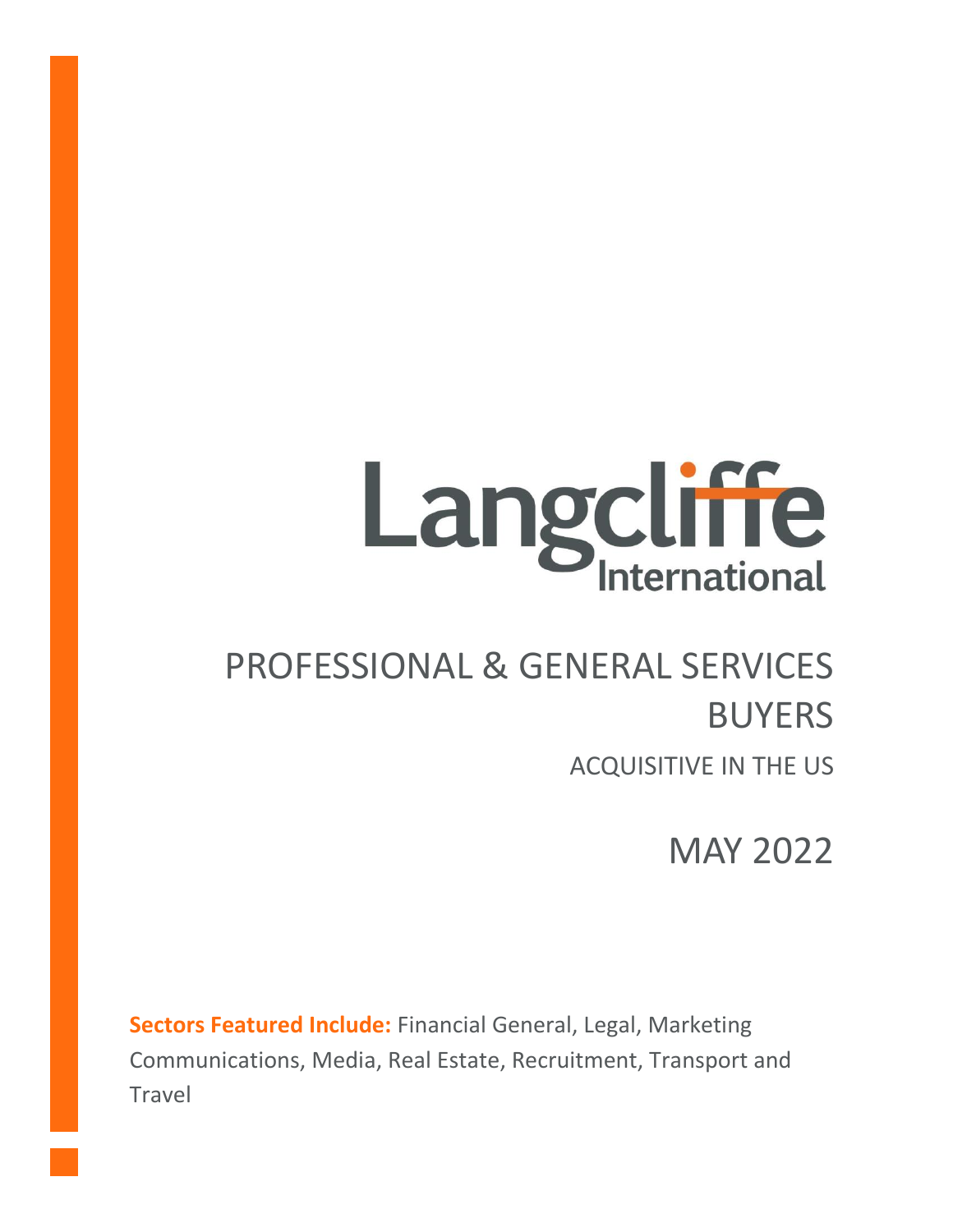# **SECTORS**

To view our buyers targeting US-based opportunities in the Financial General, Legal, Marketing Communications, Media, Real Estate, Recruitment, Transport and Travel sectors, please click the title link below.

If you believe that you have an opportunity that meets the criteria of a buyer, please click the buyer title link to send the relevant team member an email.

Alternatively, please email [mark.eardley@langcliffeinternational.com](mailto:mark.eardley@langcliffeinternational.com?subject=Professional%20and%20General%20Services%20Buyers%20Acquisitive%20in%20the%20US%20-%20May%202022)

- [FINANCIAL GENERAL](#page-2-0)
- [LEGAL](#page-6-0)
- [MARKETING COMMUNICATIONS](#page-7-0)
- [MEDIA](#page-13-0)
- [REAL ESTATE](#page-16-0)
- [RECRUITMENT](#page-17-0)
- [TRANSPORT](#page-20-0)
- [TRAVEL](#page-23-0)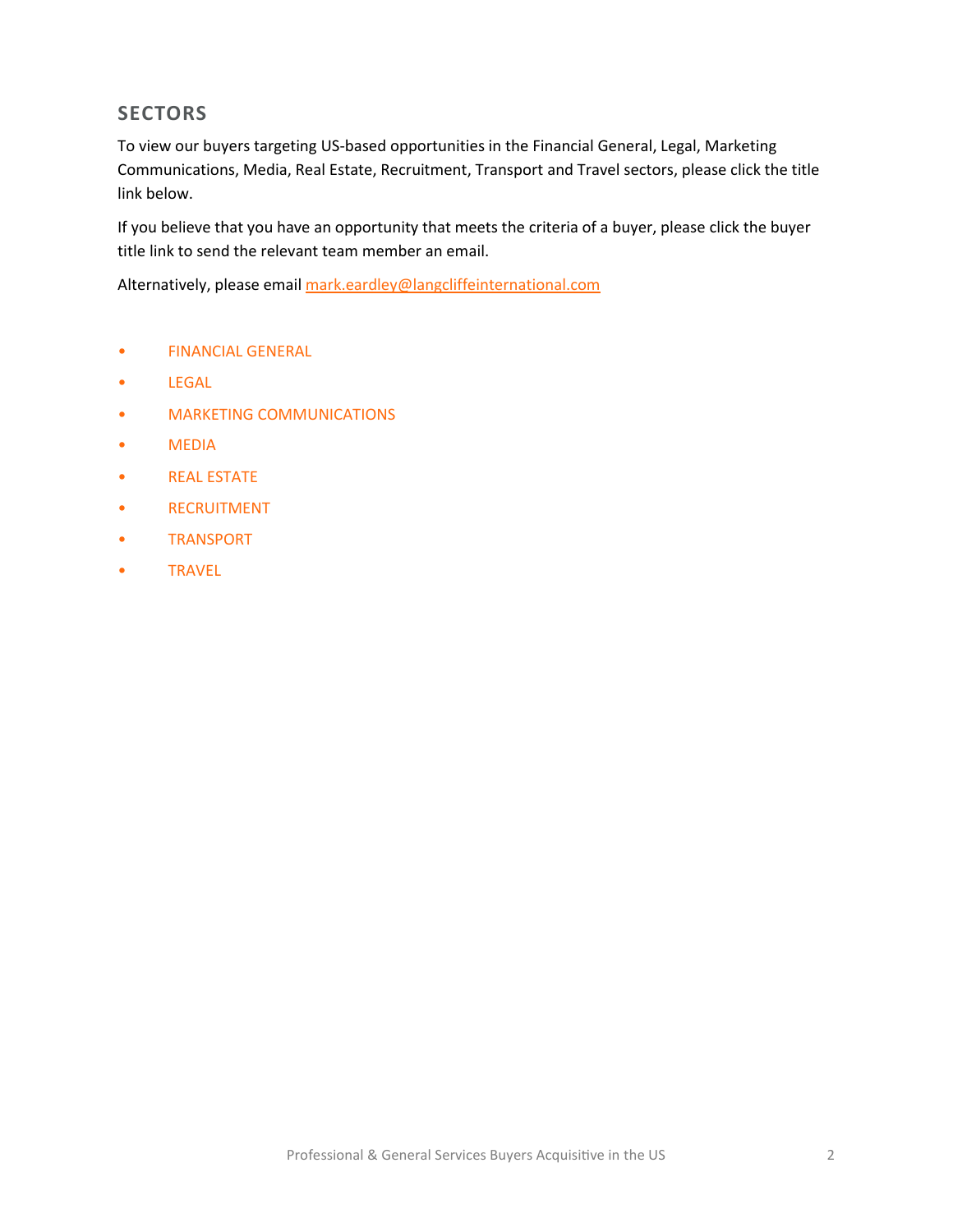# <span id="page-2-0"></span>**FINANCIAL GENERAL**

#### **262239 - [SPECIALTY INSURANCE BROKERS](mailto:george.davies@langcliffeinternational.com?subject=262239%20-%20Specialty%20Insurance%20Brokers)** *(CLICK REFE RENCE TO E NQUIRE )*

| <b>The Acquirer</b>                                          | <b>Acquisition Criteria</b>                                                                |
|--------------------------------------------------------------|--------------------------------------------------------------------------------------------|
| US PE-owned;                                                 | Specialty insurance brokers;<br>$\bullet$                                                  |
| Leading speciality insurance and benefits<br>brokerage firm; | Located in North America and Europe;<br>$\bullet$<br>Minimum EBITDA US\$650k.<br>$\bullet$ |
| Headquartered in the UK;                                     |                                                                                            |
| Operates globally.                                           |                                                                                            |

#### **Location: England**

#### **255265 - [NICHE CONTRACTOR INSURANCE](mailto:eloka.philip@langcliffeinternational.com?subject=255265%20-%20Niche%20Contractor%20Insurance)** *(CLICK REFE RENCE TO ENQUIRE )*

| <b>The Acquirer</b>                                                                                  | <b>Acquisition Criteria</b>                                                  |
|------------------------------------------------------------------------------------------------------|------------------------------------------------------------------------------|
| UK privately-owned;<br>Insurance broker;                                                             | Insurance providers with risk financing<br>and risk management capabilities; |
| Specialises in the water, environmental,<br>$\bullet$<br>professional services, payroll and personal | Offering niche insurance products to<br>contractors;                         |
| insolvency markets;                                                                                  | Located in the US, Europe and the UK;                                        |
| Part of a large US-based insurance group.                                                            | Minimum EBITDA US\$500k.                                                     |
|                                                                                                      |                                                                              |

**Location: England**

# **257777 - [INSURANCE PROVIDERS WITH MGA/MGU CAPABILITIES](mailto:eloka.philip@langcliffeinternational.com?subject=257777%20-%20Insurance%20Providers%20with%20MGA/MGU%20Capabilities)** *(CLICK REFEREN CE TO ENQUIRE )*

| <b>The Acquirer</b>                                                        | <b>Acquisition Criteria</b>                                                    |
|----------------------------------------------------------------------------|--------------------------------------------------------------------------------|
| US limited liability partnership;<br>$\bullet$                             | Insurance providers;                                                           |
| Insurance group;                                                           | MGA and MGU capabilities;                                                      |
| Offers bespoke insurance programmes to a<br>range of industries;           | Niche market focus;                                                            |
|                                                                            | Located globally;                                                              |
| Operates under specialty insurance areas<br>$\bullet$<br>under own brands; | Particular interest in the UK, the US,<br>Sweden, Germany and the Netherlands; |
| Operates across the US and the UK.                                         | Minimum EBITDA greater than US\$10m<br>for platforms.                          |

**Location: USA**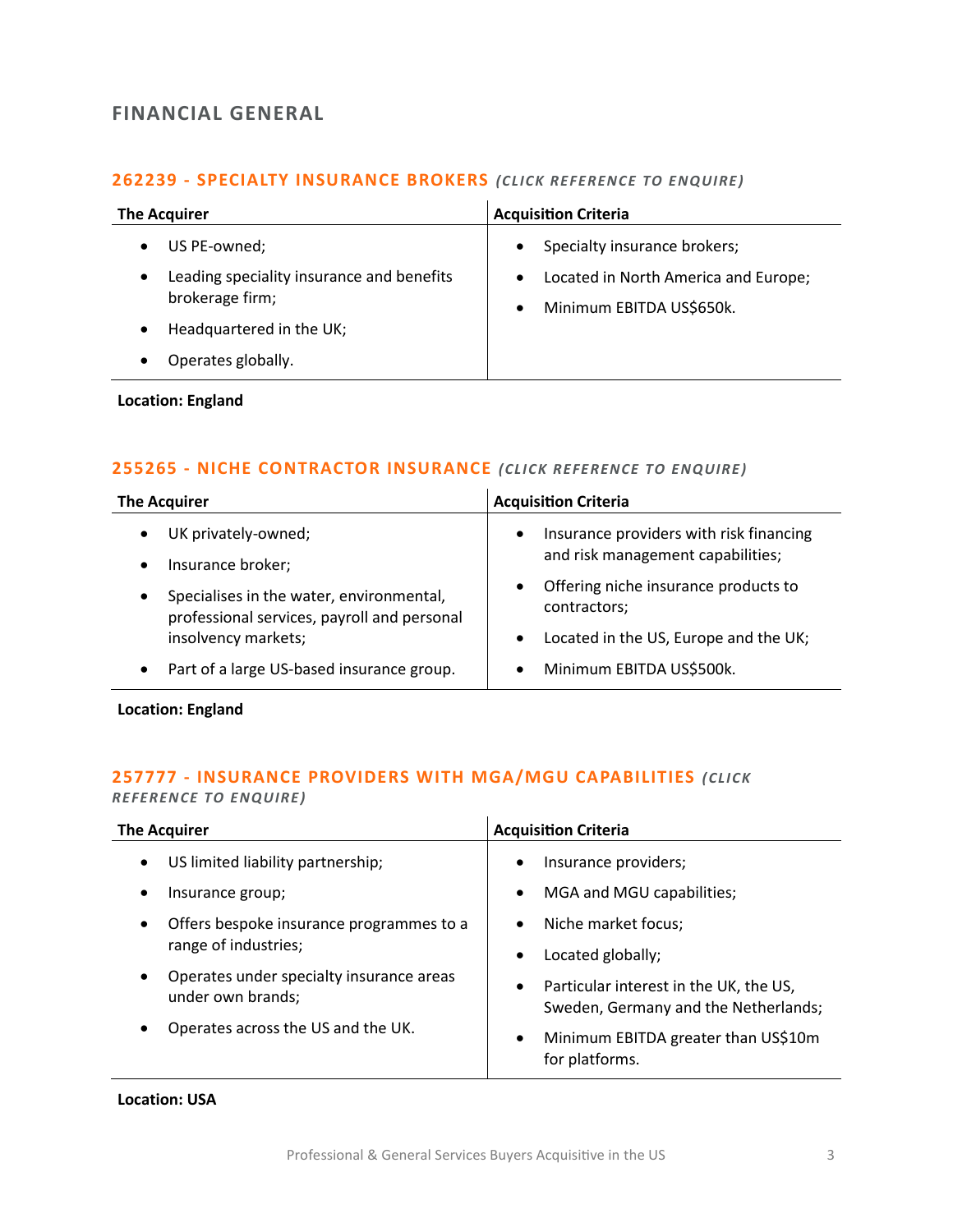#### **271008 - [AUTOMOTIVE INSURANCE](mailto:maryia.amrez@langcliffeinternational.com?subject=271008%20-%20Automotive%20Insurance)** (CLICK REFERENCE TO ENQUIRE)

| <b>The Acquirer</b>                                                                                           | <b>Acquisition Criteria</b>                                                                                                                                                                                          |
|---------------------------------------------------------------------------------------------------------------|----------------------------------------------------------------------------------------------------------------------------------------------------------------------------------------------------------------------|
| US PE-owned;<br>Manufacturer of portable electronics and<br>$\bullet$<br>entertainment systems for transport; | Manufacturers of automotive<br>$\bullet$<br>technologies e.g., dash cams and DVD<br>players);                                                                                                                        |
| Products include dash cams, headphones and<br>$\bullet$<br>portable DVD players;<br>Located in the UK.        | Technology with 4G/5G functionality;<br>$\bullet$<br>Providers of automotive insurance<br>$\bullet$<br>products and services;<br>Located in Europe and the US;<br>$\bullet$<br>Minimum EBITDA US\$300k.<br>$\bullet$ |

# **Location: England**

# **259051 - [CARAVAN & MOTOR HOME INSURANCE](mailto:lauren.parker@langcliffeinternational.com?subject=259051%20-%20Caravan%20and%20Motor%20Home%20Insurance)** *(CLICK REFERENCE TO ENQUIRE)*

| The Acquirer                                                                                                                                                                                     | <b>Acquisition Criteria</b>                                                                                                                                            |
|--------------------------------------------------------------------------------------------------------------------------------------------------------------------------------------------------|------------------------------------------------------------------------------------------------------------------------------------------------------------------------|
| UK privately-owned;<br>$\bullet$<br>Residential Park and holiday home operator;<br>$\bullet$<br>Offers residential parks for the retired and<br>$\bullet$<br>coastal holiday parks for families; | Caravan and motor home insurance<br>$\bullet$<br>providers;<br>Located in the US, the UK and Barbados;<br>$\bullet$<br>Turnover between US\$650k-US\$65m.<br>$\bullet$ |
| Over 50 residential parks nationwide;<br>$\bullet$                                                                                                                                               |                                                                                                                                                                        |
| Also offers properties in the Caribbean and<br>$\bullet$<br>the US.                                                                                                                              |                                                                                                                                                                        |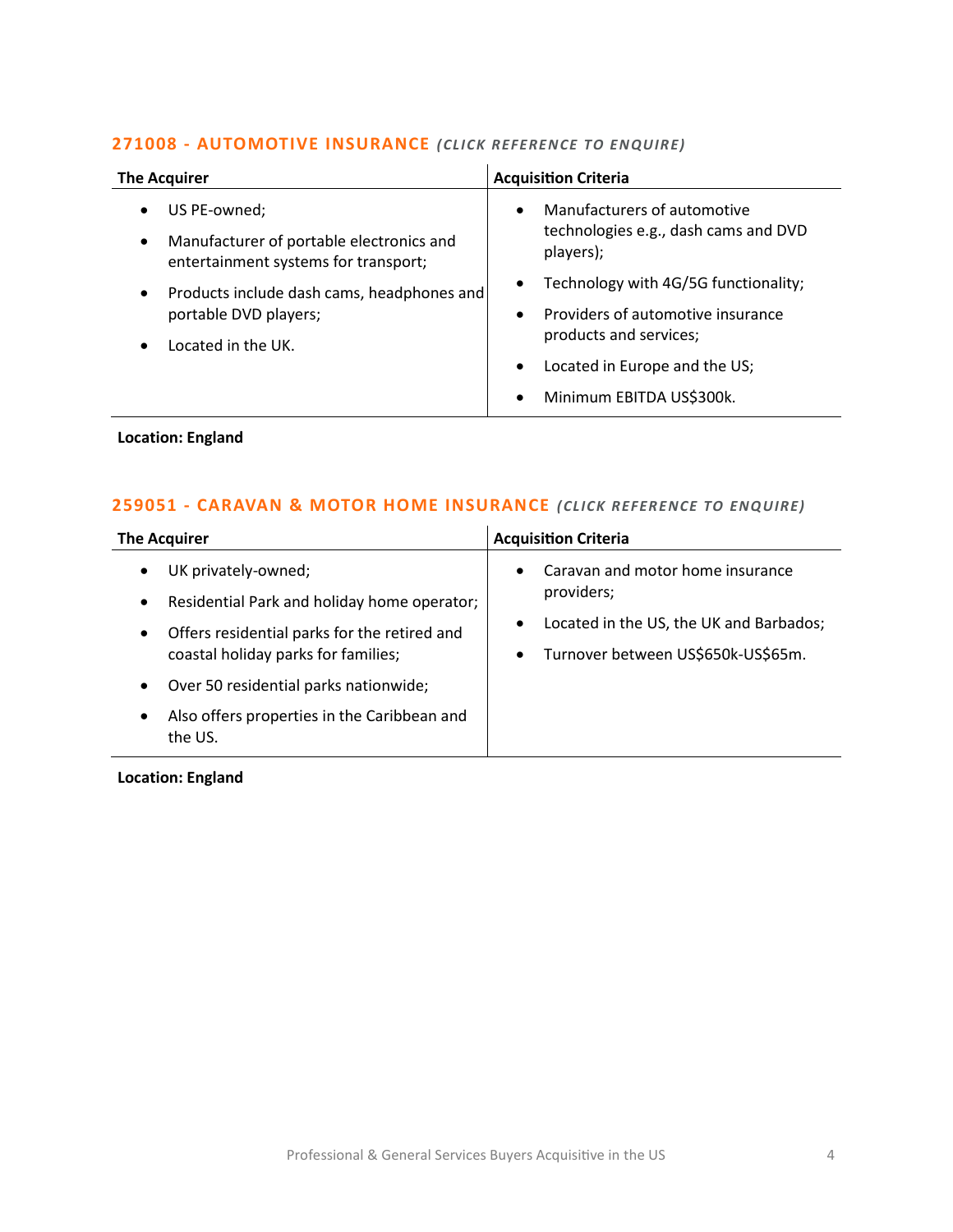#### **277143 - [MEDICAL ADMINISTRATION & FUND MANAGEMENT](mailto:george.davies@langcliffeinternational.com?subject=277143%20-%20Medical%20Administration%20and%20Fund%20Management)** *(CLICK REFE RENCE TO EN QUIRE)*

| <b>The Acquirer</b>                                                                                       | <b>Acquisition Criteria</b>                                                       |
|-----------------------------------------------------------------------------------------------------------|-----------------------------------------------------------------------------------|
| US PE-owned;<br>$\bullet$<br>Provider of post-settlement medical<br>$\bullet$                             | Providers of medical administration and<br>$\bullet$<br>fund management services; |
| administration and fund management<br>services;                                                           | Developers of supporting digital<br>٠<br>administrative and financial planning    |
| Offers a range of digital self-administration<br>$\bullet$<br>and payment tools, and access to discounted | tools;<br>Located in North America and Europe;<br>$\bullet$                       |
| pharmaceuticals and medical equipment.                                                                    | Minimum EBITDA US\$500k.<br>$\bullet$                                             |

#### **Location: USA**

# **273686 - [FUND DISTRIBUTION](mailto:maryia.amrez@langcliffeinternational.com?subject=273686%20-%20Fund%20Distribution)** *(CLICK RE FE RENCE TO EN QUIRE)*

| <b>The Acquirer</b>                                                                                                                                                                                                                                                                                                                                                                               | <b>Acquisition Criteria</b>                                                                                                                                                                                                   |
|---------------------------------------------------------------------------------------------------------------------------------------------------------------------------------------------------------------------------------------------------------------------------------------------------------------------------------------------------------------------------------------------------|-------------------------------------------------------------------------------------------------------------------------------------------------------------------------------------------------------------------------------|
| UK PE-owned;<br>٠<br>Provider of international fund distribution<br>$\bullet$<br>services;<br>Offers regulatory compliance oversight, fund<br>٠<br>data management, publication and due<br>diligence services;<br>Provides access to global fund distribution<br>$\bullet$<br>channels;<br>Clients include global asset managers and<br>$\bullet$<br>investment funds;<br>Operates across Europe. | Providers of fund distribution services,<br>$\bullet$<br>expertise or resources;<br>Suppliers of complementary digital<br>$\bullet$<br>solutions and platforms;<br>Located globally;<br>Minimum EBITDA US\$650k.<br>$\bullet$ |

#### **Location: Switzerland**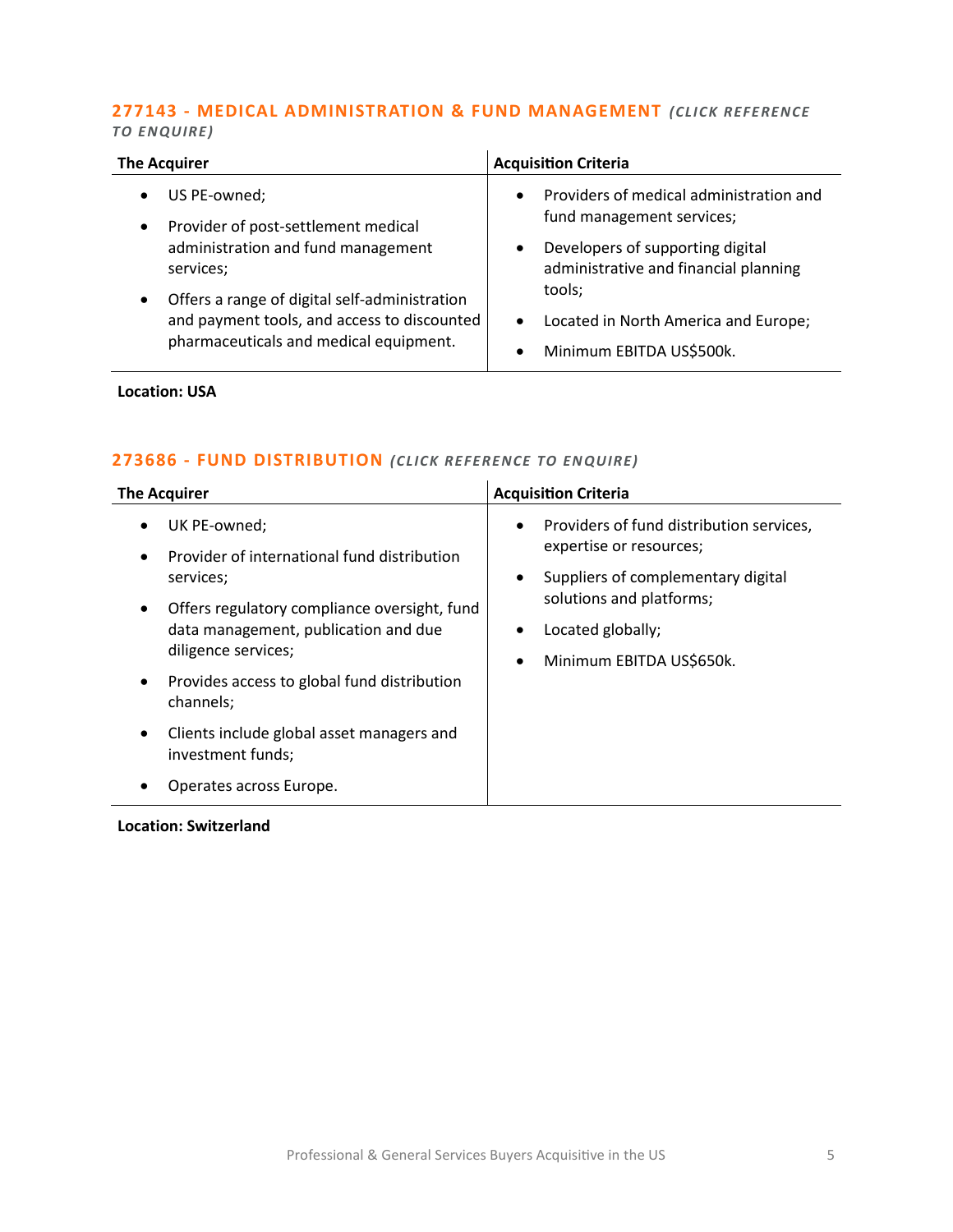#### **276635 - [CONSULTANCIES](mailto:eloka.philip@langcliffeinternational.com?subject=276635%20-%20Consultancies)** *(CLICK RE FEREN CE TO ENQUIRE)*

| <b>The Acquirer</b>                                                                  | <b>Acquisition Criteria</b>                                                                                  |
|--------------------------------------------------------------------------------------|--------------------------------------------------------------------------------------------------------------|
| US PE-owned;                                                                         | Consultancy firms;<br>$\bullet$                                                                              |
| Consulting firm;                                                                     | Focusing on claims and disputes,<br>$\bullet$                                                                |
| Offers technical, legal, scientific and financial<br>$\bullet$<br>advisory services; | environmental, technical and scientific,<br>forensic accounting and finance, property<br>and infrastructure; |
| Operates globally.                                                                   | Located in the US, the UK, Europe and<br>$\bullet$<br>Asia;                                                  |
|                                                                                      | Minimum EBITDA US\$1m;                                                                                       |
|                                                                                      | EBITDA margins above 20%.<br>$\bullet$                                                                       |

**Location: USA**

# **271128 - [PRE-SEED FUNDING INVESTORS](mailto:millie.maddocks@langcliffeinternational.com?subject=271128%20-%20Pre-Seed%20Funding%20Investors)** *(CLICK REFE RENCE TO E NQUIRE )*

| <b>The Acquirer</b>                                           | <b>Acquisition Criteria</b>                                                         |
|---------------------------------------------------------------|-------------------------------------------------------------------------------------|
| UK PE-owned;<br>٠                                             | Pre-seed investors;<br>$\bullet$                                                    |
| Providers of a pre-seed investment<br>٠<br>programme;         | Offering funding to individuals with<br>$\bullet$<br>technical expertise;           |
| Supports technical talent in building tech<br>٠<br>start-ups; | Located in the US and Europe;<br>$\bullet$<br>Minimum EBITDA US\$300k.<br>$\bullet$ |
| Located globally.                                             |                                                                                     |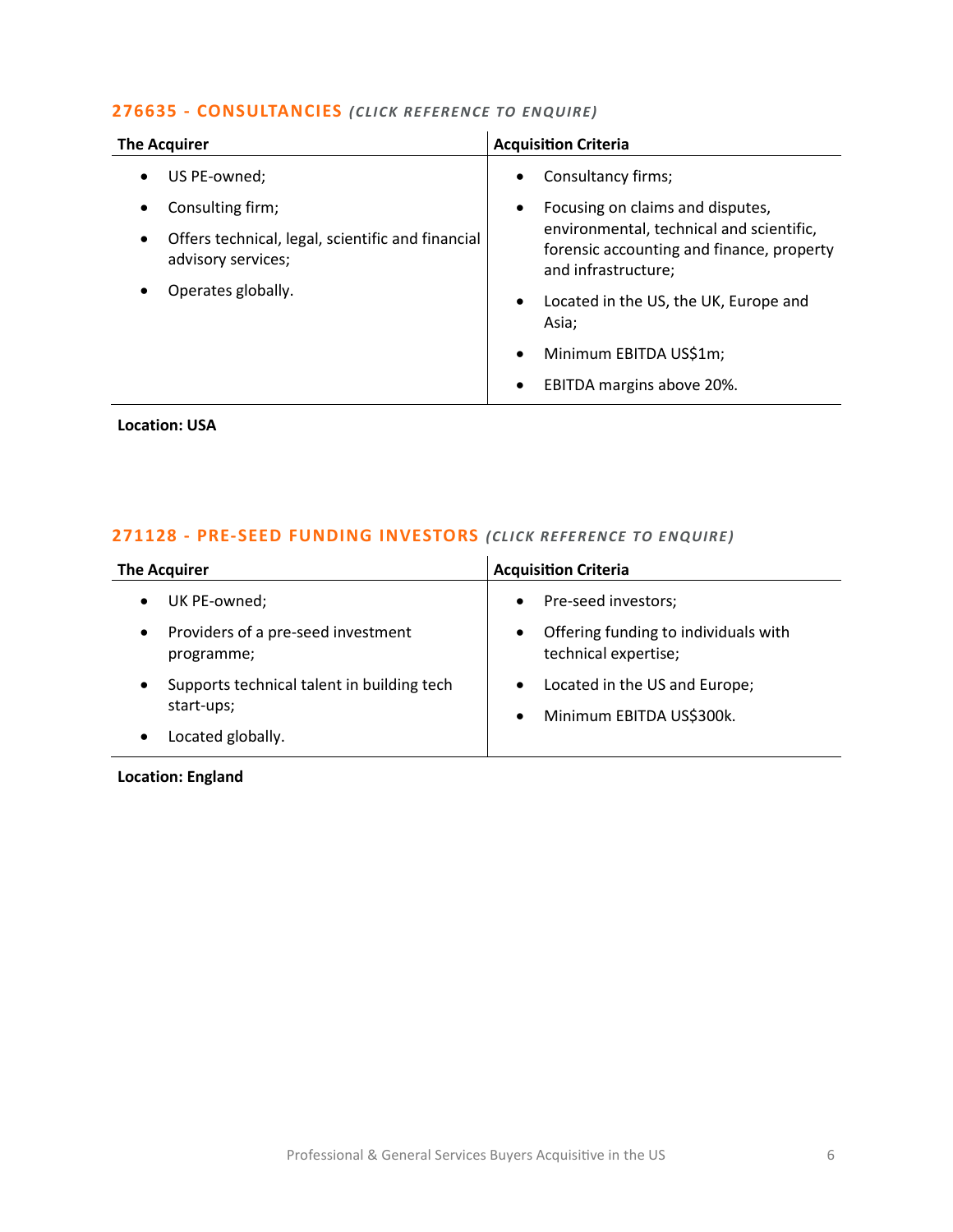# <span id="page-6-0"></span>**LEGAL**

# **269914 - [RISK & LEGAL ADVISORY](mailto:emily.mcdermott@langcliffeinternational.com?subject=269914%20-%20Risk%20and%20Legal%20Advisory)** *(CLICK REFEREN CE TO ENQUIRE )*

|                        | <b>The Acquirer</b>                                                                                                                           | <b>Acquisition Criteria</b>                                                                                                                                                                            |
|------------------------|-----------------------------------------------------------------------------------------------------------------------------------------------|--------------------------------------------------------------------------------------------------------------------------------------------------------------------------------------------------------|
| $\bullet$<br>$\bullet$ | UK PE-owned;<br>Global advisory firm;<br>Provides assistance to companies on issues<br>such as risk, investigations and business<br>disputes; | Providers of risk and legal advice for the<br>$\bullet$<br>financial services, private equity and<br>technology industries;<br>Located globally;<br>$\bullet$<br>Minimum EBITDA US\$300k.<br>$\bullet$ |
| $\bullet$              | Offers legal advice and assistance for clients<br>under investigation;                                                                        |                                                                                                                                                                                                        |
|                        | Serves a global client base.                                                                                                                  |                                                                                                                                                                                                        |

**Location: England**

# **276635 - [CONSULTANCIES](mailto:eloka.philip@langcliffeinternational.com?subject=276635%20-%20Consultancies)** *(CLICK RE FEREN CE TO ENQUIRE)*

| <b>The Acquirer</b>                                                     | <b>Acquisition Criteria</b>                                                                                             |
|-------------------------------------------------------------------------|-------------------------------------------------------------------------------------------------------------------------|
| US PE-owned;                                                            | Consultancy firms;                                                                                                      |
| Consulting firm;<br>٠                                                   | Focusing on claims and disputes in the                                                                                  |
| Offers technical, legal, scientific and financial<br>advisory services; | environmental, technical and scientific,<br>forensics, accounting and finance,<br>property, and infrastructure sectors; |
| Operates globally.                                                      | Specific interest in technology, cyber<br>security and digital analytics<br>consultancies;                              |
|                                                                         | Located in the US, the UK, Europe and<br>Asia;                                                                          |
|                                                                         | EBITDA above US\$1m;                                                                                                    |
|                                                                         | EBITDA margins above 20%.                                                                                               |

**Location: USA**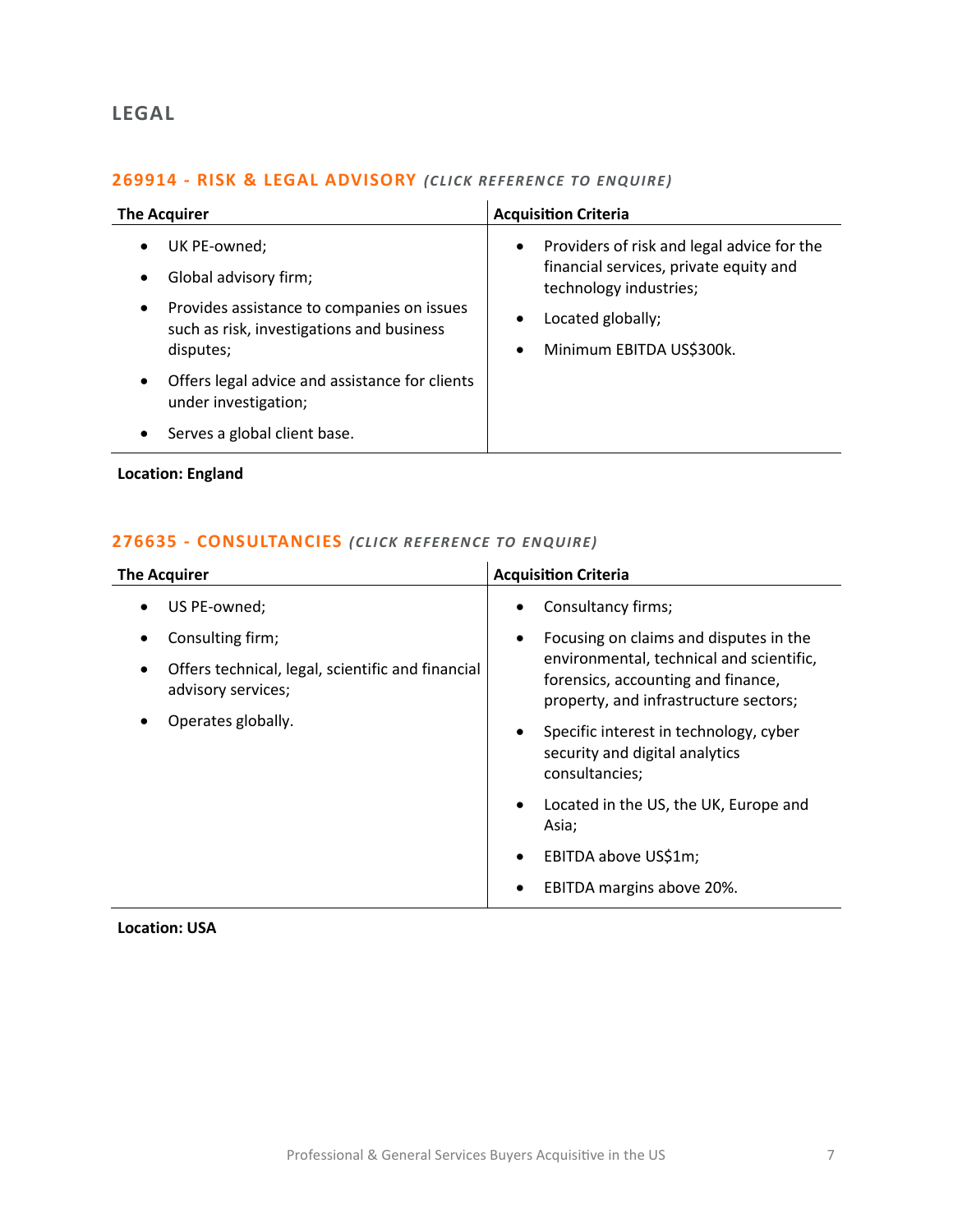# <span id="page-7-0"></span>**MARKETING COMMUNICATIONS**

| <b>The Acquirer</b>                                                                                                                                                                                               | <b>Acquisition Criteria</b>                                                                                                                |
|-------------------------------------------------------------------------------------------------------------------------------------------------------------------------------------------------------------------|--------------------------------------------------------------------------------------------------------------------------------------------|
| French PE-owned;<br>Data services company;<br>Provides data and digital marketing and<br>$\bullet$<br>consulting;                                                                                                 | Providers of data management and<br>٠<br>management consultancy services;<br>Applications in the marketing space;<br>Serving large brands; |
| Serves a variety of well-known brands;<br>$\bullet$                                                                                                                                                               | Located globally;                                                                                                                          |
| Services include demand forecasting, data<br>$\bullet$<br>factories, digital and content marketing<br>strategies, advanced analytics, strategic<br>planning, and provision of digital omni-<br>channel solutions; | Minimum EBITDA US\$500k.                                                                                                                   |
| Operates globally.                                                                                                                                                                                                |                                                                                                                                            |

#### **258329 - [DATA MANAGEMENT](mailto:charlotte.keane@langcliffeinternational.com?subject=258329%20-%20Data%20Management)** *(CLICK REFE RENCE TO EN QUIRE)*

**Location: France**

# **273268 - [SOCIAL & DIGITAL MARKETING](mailto:eloka.philip@langcliffeinternational.com?subject=273268%20-%20Social%20and%20Digital%20Marketing)** *(CLICK REFEREN CE TO EN QUIRE )*

| The Acquirer                                                            | <b>Acquisition Criteria</b>                                            |
|-------------------------------------------------------------------------|------------------------------------------------------------------------|
| OOTC-listed;<br>$\bullet$                                               | Providers of social and digital marketing;<br>$\bullet$                |
| Investment group;<br>$\bullet$                                          | Also interested in tech and ecommerce;<br>$\bullet$                    |
| Invests funds of a group of high-net-worth<br>$\bullet$<br>individuals; | Located globally;<br>$\bullet$<br>Minimum EBITDA US\$10m.<br>$\bullet$ |
| Experienced in gaming, social and digital<br>$\bullet$<br>marketing.    |                                                                        |

**Location: USA**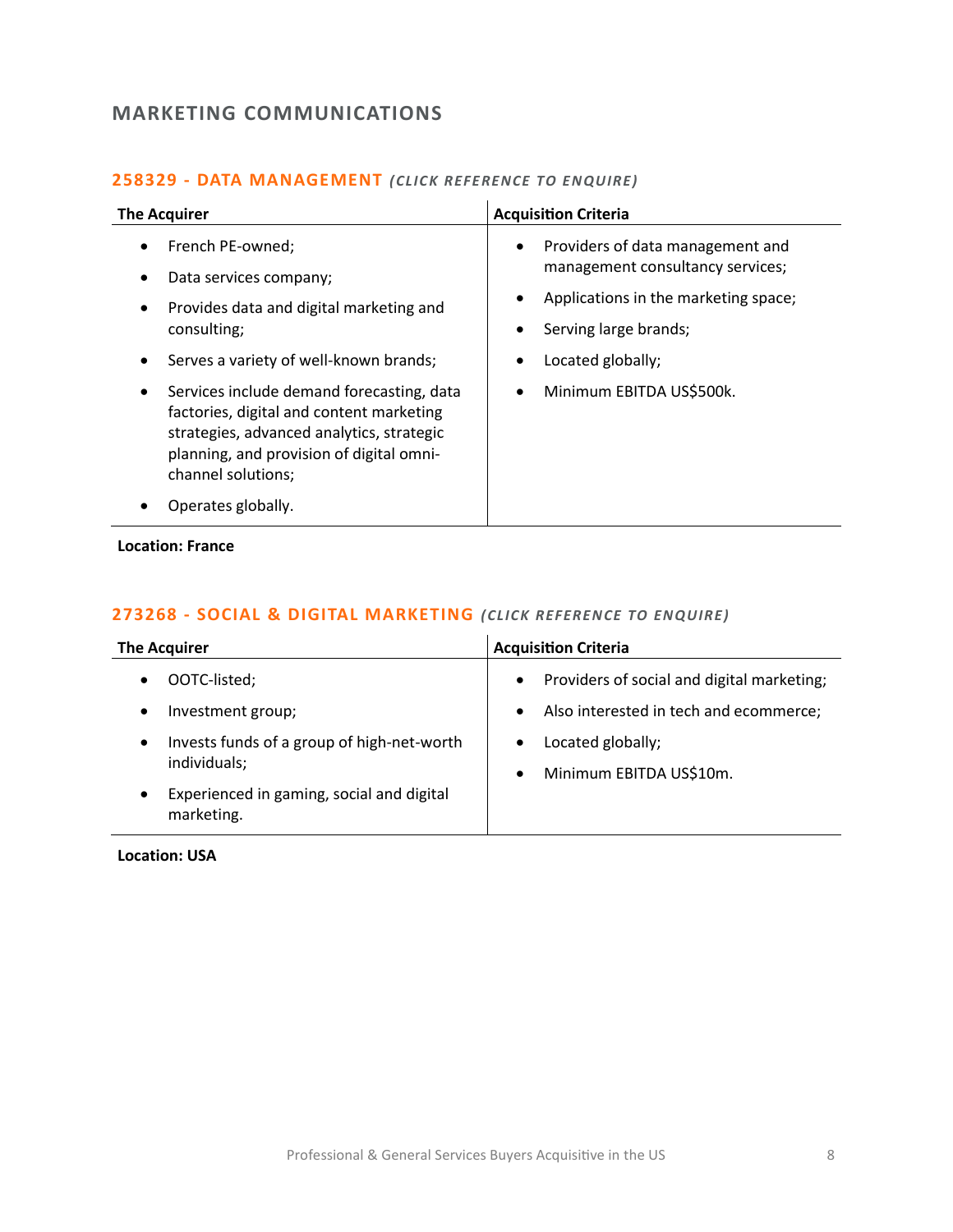#### **270734 - [RESEARCH ANALYSIS, DATA & EVENTS](mailto:emily.mcdermott@langcliffeinternational.com?subject=270734%20-%20Research%20Analysis,%20Data%20and%20Events)** *(CLICK REFEREN CE TO ENQUIRE)*

| <b>The Acquirer</b>                                                                                                                                                             | <b>Acquisition Criteria</b>                                                                                                      |
|---------------------------------------------------------------------------------------------------------------------------------------------------------------------------------|----------------------------------------------------------------------------------------------------------------------------------|
| UK PE-owned;<br>$\bullet$<br>Provider of research analysis and data for<br>$\bullet$<br>investment process solutions;<br>Serves asset managers in their investment<br>$\bullet$ | Research analysis, data and events<br>$\bullet$<br>companies;<br>Offering research monitoring and<br>٠<br>benchmarking services; |
| research;<br>Offers two main products under a<br>$\bullet$<br>subscription model;<br>Serves a global customer-base.                                                             | Located in the US and the UK;<br>$\bullet$<br>Minimum EBITDA US\$300k.<br>$\bullet$                                              |
|                                                                                                                                                                                 |                                                                                                                                  |

#### **Location: England**

#### **273436 - [B2B MARKETING COMMUNICATIONS](mailto:emily.mcdermott@langcliffeinternational.com?subject=273436%20-%20B2B%20Marketing%20Communications)** (CLICK REFERENCE TO ENQUIRE)

| <b>The Acquirer</b>                                                                              | <b>Acquisition Criteria</b>                                                         |
|--------------------------------------------------------------------------------------------------|-------------------------------------------------------------------------------------|
| UK PE-owned;<br>$\bullet$                                                                        | Providers of B2B marketing<br>$\bullet$<br>communications and consultancy services; |
| Provider of account-based marketing<br>$\bullet$<br>consultancy services;                        | Working with blue chip-clients;                                                     |
| Provides advice on B2B sales and market<br>$\bullet$<br>optimisation throughout the sales cycle; | Located in the US and the UK;<br>$\bullet$<br>Minimum EBITDA US\$250k.<br>$\bullet$ |
| Works with blue-chip and enterprise<br>$\bullet$<br>technology companies;                        |                                                                                     |
| Located in the UK and the US.                                                                    |                                                                                     |

#### **Location: England**

# **7655 - [EVENTS & COMMUNICATIONS](mailto:jack.hutchinson@langcliffeinternational.com?subject=7655%20-%20Events%20and%20Communications)** *(CLICK REFE RENCE TO EN QUIRE)*

| <b>The Acquirer</b>                                                                                                                                                                                | <b>Acquisition Criteria</b>                                                                                                                   |
|----------------------------------------------------------------------------------------------------------------------------------------------------------------------------------------------------|-----------------------------------------------------------------------------------------------------------------------------------------------|
| UK privately-owned;<br>Communications agency;<br>Offers conference, events, corporate video<br>$\bullet$<br>production and communication strategy<br>services;<br>Located in the North of England. | Events and communications businesses;<br>$\bullet$<br>Located in the UK, the US or the Middle<br>$\bullet$<br>East;<br>EBITDA above US\$650k. |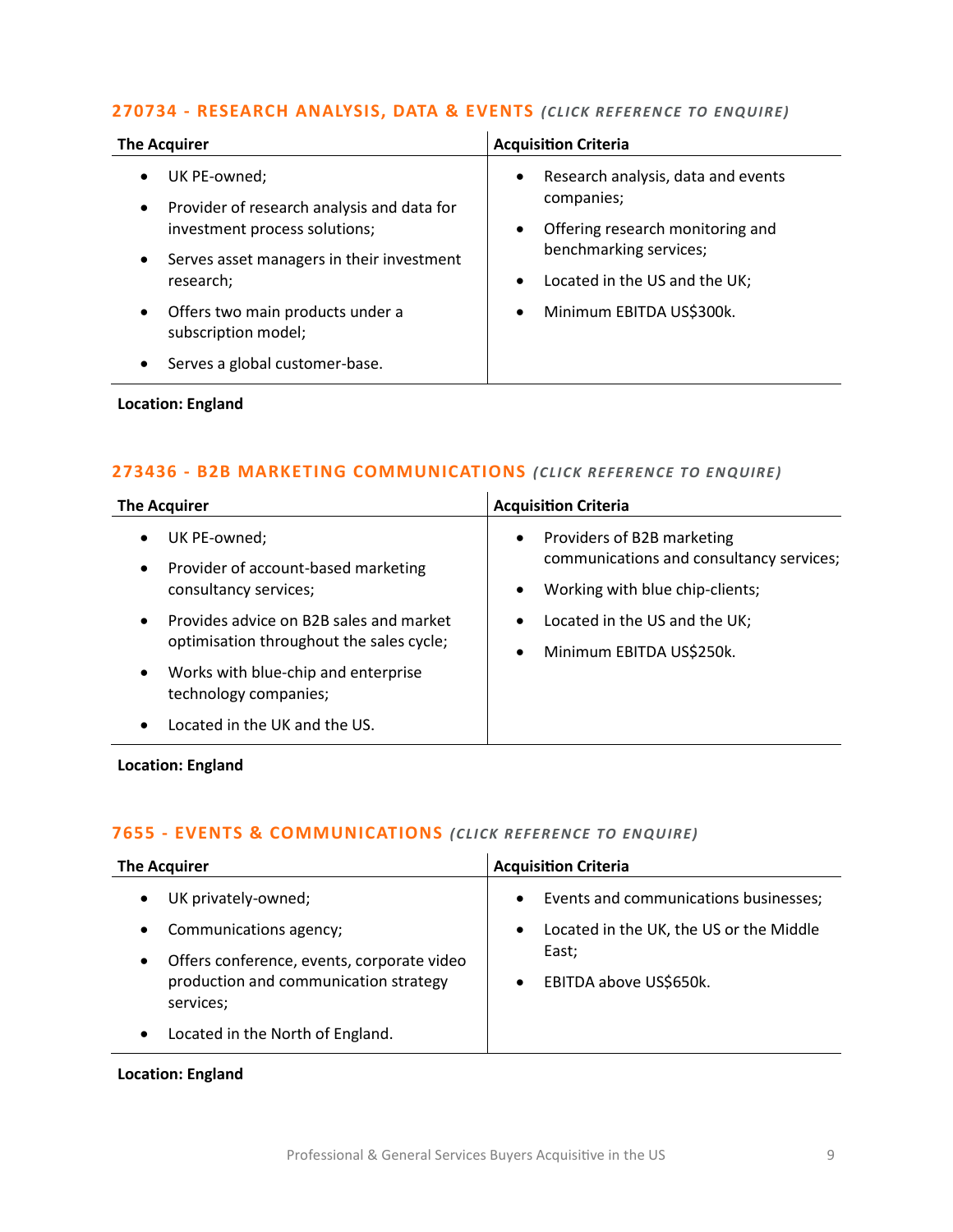#### **276623 - [FRAMES, SIGNS & VISUAL BOARDS](mailto:jack.hutchinson@langcliffeinternational.com?subject=276623%20-%20Frames,%20Signs%20and%20Visual%20Boards)** *(CLICK REFE RENCE TO ENQUIRE)*

| <b>The Acquirer</b>                                                                              | <b>Acquisition Criteria</b>                                                        |
|--------------------------------------------------------------------------------------------------|------------------------------------------------------------------------------------|
| Turkish privately-owned;<br>$\bullet$<br>Manufacturer and distributor of commercial<br>$\bullet$ | Manufacturers and distributors of frames,<br>$\bullet$<br>signs and visual boards; |
| displays, signs and frames;                                                                      | Located in the US;<br>$\bullet$                                                    |
| Operates B2B;                                                                                    | Ticket size between US\$1m-US\$7m.<br>$\bullet$                                    |
| Distributes products globally.                                                                   |                                                                                    |

**Location: Turkey**

#### **275093 - [SOCIAL MEDIA MARKETING](mailto:maryia.amrez@langcliffeinternational.com?subject=275093%20-%20Social%20Media%20Marketing)** *(CLICK REFE RENCE TO EN QUIRE)*

| <b>The Acquirer</b>                                                                                                                 | <b>Acquisition Criteria</b>                   |
|-------------------------------------------------------------------------------------------------------------------------------------|-----------------------------------------------|
| UK PE-owned;                                                                                                                        | Social media marketing agencies;<br>$\bullet$ |
| Social media and influencer marketing<br>$\bullet$                                                                                  | Located in the US and Europe;<br>٠            |
| agency;                                                                                                                             | Minimum EBITDA US\$650k.<br>$\bullet$         |
| Offers social media management, content<br>$\bullet$<br>creation and advertising, influencer<br>marketing and PR campaign services; |                                               |
| Clients include global blue chip companies;<br>$\bullet$                                                                            |                                               |
| Located across the UK, the US and Asia.<br>٠                                                                                        |                                               |

**Location: England**

# **275417 - [MEDICAL COMMUNICATIONS, TRAINING & BRANDING](mailto:maryia.amrez@langcliffeinternational.com?subject=275417%20-%20Medical%20Communications,%20Training%20and%20Branding)** *(CLICK REFE RENCE TO EN QUIRE)*

| <b>The Acquirer</b>                                                                                                                                                                                                                                    | <b>Acquisition Criteria</b>                                                                                                                                  |
|--------------------------------------------------------------------------------------------------------------------------------------------------------------------------------------------------------------------------------------------------------|--------------------------------------------------------------------------------------------------------------------------------------------------------------|
| UK PE-owned;<br>Provider of healthcare communication and<br>$\bullet$<br>regulatory writing services;                                                                                                                                                  | Specialists in medical communications,<br>$\bullet$<br>training or branding;<br>Medical affairs agencies;<br>٠                                               |
| Assists customers in communicating with<br>$\bullet$<br>regulatory authorities and educates the<br>medical sector on mid-to-late-stage<br>pharmaceutical products;<br>Serves international pharmaceutical and<br>$\bullet$<br>biotechnology companies. | Serving clients in the pharmaceutical<br>$\bullet$<br>industry;<br>Located in the US, the UK and Europe;<br>$\bullet$<br>Minimum EBITDA US\$1m.<br>$\bullet$ |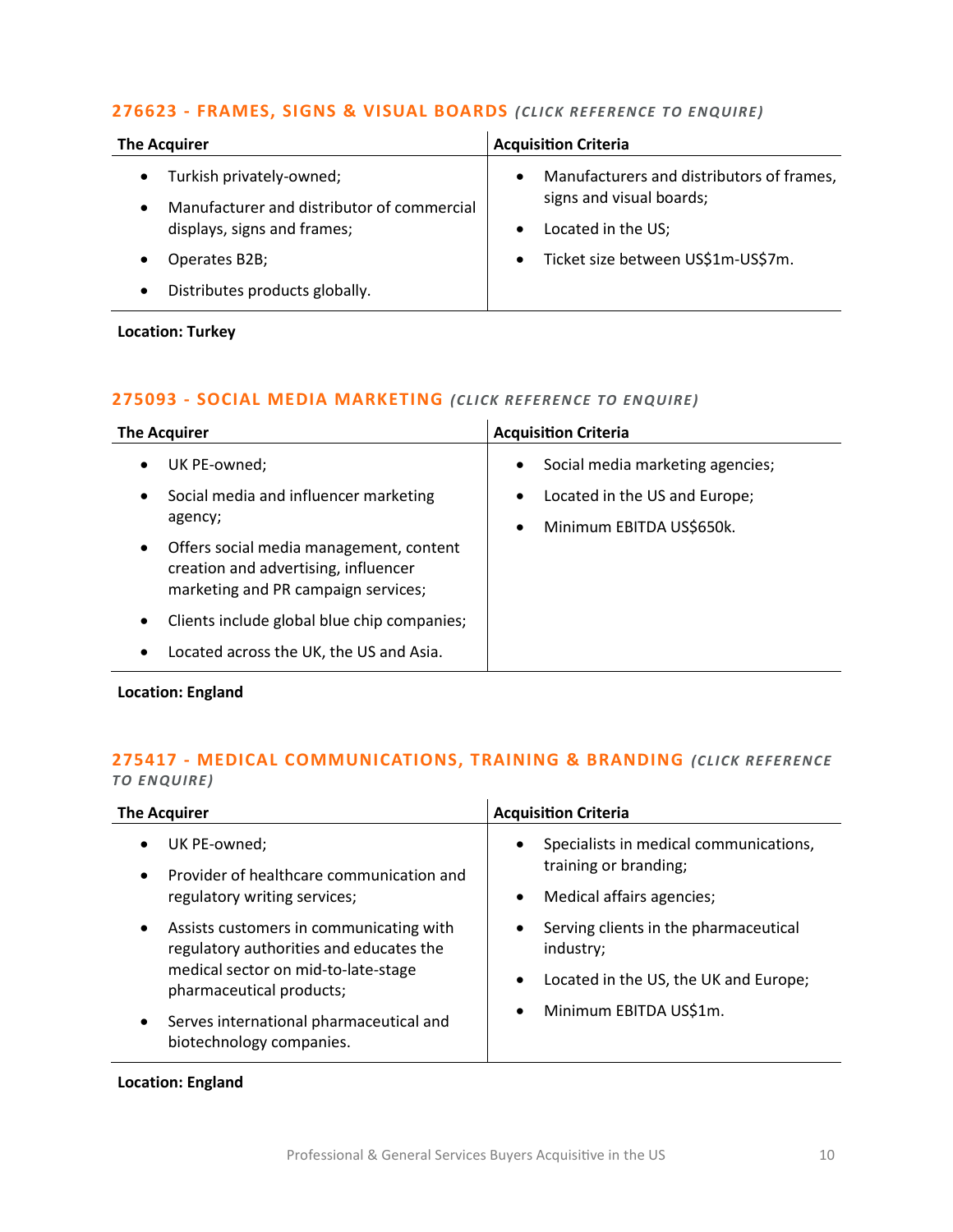#### **263212 - [DIGITAL MARKETING](mailto:jack.hutchinson@langcliffeinternational.com?subject=263212%20-%20Digital%20Marketing)** *(CLICK REFE RENCE TO EN QUIRE)*

| <b>The Acquirer</b>                                     | <b>Acquisition Criteria</b>                |
|---------------------------------------------------------|--------------------------------------------|
| AIM-listed;                                             | Providers of digital marketing services;   |
| $\bullet$                                               | $\bullet$                                  |
| Provider of digital marketing services;                 | SEO agencies with a focus on PR-based      |
| $\bullet$                                               | $\bullet$                                  |
| Specialises in online gaming and gambling;<br>$\bullet$ | link building;                             |
| Operates a publishing, digital media buying             | Located globally with a preference for the |
| $\bullet$                                               | $\bullet$                                  |
| and affiliate network divisions;                        | US, Asia and parts of Europe;              |
| Operates global websites.                               | Minimum turnover US\$1m.                   |
| ٠                                                       | $\bullet$                                  |

#### **Location: Jersey**

#### **268915 - [DIGITAL MARKETING](mailto:maryia.amrez@langcliffeinternational.com?subject=268915%20-%20Digital%20Marketing)** *(CLICK REFE RENCE TO EN QUIRE)*

| The Acquirer                                          | <b>Acquisition Criteria</b>                  |
|-------------------------------------------------------|----------------------------------------------|
| UK PE-owned;<br>$\bullet$                             | Providers of digital marketing;<br>$\bullet$ |
| Provider of digital marketing services;<br>$\bullet$  | Services to include paid search,             |
| Offers analytics, paid search and search<br>$\bullet$ | programmatic and analytic services;          |
| engine optimisation services;                         | Located globally;                            |
| Operates internationally.<br>$\bullet$                | Minimum EBITDA US\$300k.<br>$\bullet$        |

**Location: England**

#### **277142 - [DIGITAL ADVERTISING](mailto:maryia.amrez@langcliffeinternational.com?subject=277142%20-%20Digital%20Advertising)** *(CLICK REFERENCE TO EN QUIRE)*

| <b>The Acquirer</b>                                                                                                                                 | <b>Acquisition Criteria</b>                                                                                        |
|-----------------------------------------------------------------------------------------------------------------------------------------------------|--------------------------------------------------------------------------------------------------------------------|
| UK PE-owned;<br>Provider of contextual digital advertising<br>$\bullet$<br>services;                                                                | Providers of contextual digital advertising<br>$\bullet$<br>services;<br>Image and video ad placement<br>$\bullet$ |
| Operates B2B, using proprietary software<br>$\bullet$<br>that analyses texts and images;<br>Clients include Universal, Adidas, WPP and<br>$\bullet$ | companies;<br>Interested in strong advertising related<br>$\bullet$<br>software;                                   |
| Havas;<br>Located in EMEA and Latin America.                                                                                                        | Located in the US, the UK and the DACH<br>$\bullet$<br>region;<br>Minimum EBITDA US\$300k.<br>$\bullet$            |

**Location: Spain**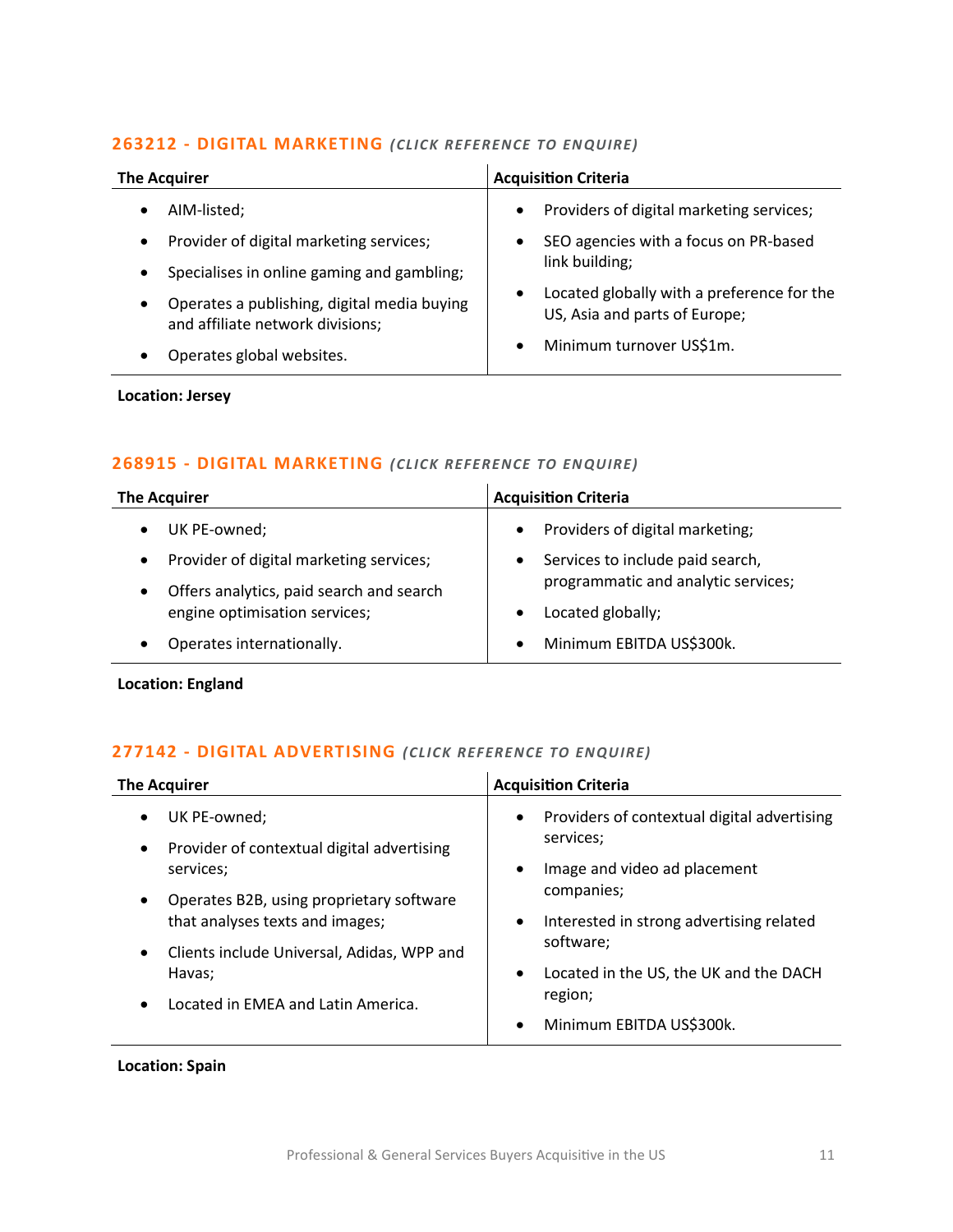#### **269127 - [BUSINESS COMMUNICATION AGENCIES](mailto:maryia.amrez@langcliffeinternational.com?subject=269127%20-%20Business%20Communication%20Agencies)** *(CLICK RE FERE NCE TO ENQUIRE)*

| <b>The Acquirer</b>                               | <b>Acquisition Criteria</b>                        |
|---------------------------------------------------|----------------------------------------------------|
| UK PE-owned;                                      | Business communication consultancies;<br>$\bullet$ |
| Business communications consultancy;<br>$\bullet$ | Serving the healthcare, hospitality, public<br>٠   |
| Provides capital markets, content                 | sector, technology and travel sectors;             |
| development, brand positioning, research          | Located globally;<br>$\bullet$                     |
| and analysis services;                            | Minimum EBITDA US\$650k.<br>$\bullet$              |
| Operates globally.                                |                                                    |

**Location: England**

#### **277319 - [COMMERCIAL SIGNS](mailto:maryia.amrez@langcliffeinternational.com?subject=277319%20-%20Commercial%20Signs)** *(CLICK REFE RENCE TO ENQUIRE)*

| <b>The Acquirer</b>                                                                 | <b>Acquisition Criteria</b>                        |
|-------------------------------------------------------------------------------------|----------------------------------------------------|
| Canadian PE-owned;                                                                  | Designers and manufacturers of signs;<br>$\bullet$ |
| Designer and manufacturer of signs;<br>$\bullet$                                    | Serving commercial clients;                        |
| Provides both interior and exterior signage<br>$\bullet$<br>for commercial clients. | Located in North America;                          |
|                                                                                     | Minimum EBITDA US\$250k.<br>$\bullet$              |
|                                                                                     |                                                    |

**Location: Canada**

#### **278344 - [TECH-ENABLED VISUAL CONTENT](mailto:poppy.briggs@langcliffeinternational.com?subject=278344%20-%20Tech-Enabled%20Visual%20Content)** *(CLICK REFERENCE TO ENQUIRE)*

| <b>The Acquirer</b>                                                                               | <b>Acquisition Criteria</b>                           |
|---------------------------------------------------------------------------------------------------|-------------------------------------------------------|
| Dutch PE-owned;<br>$\bullet$                                                                      | Tech-enabled providers of visual content<br>$\bullet$ |
| Provider of visual content solutions for e-<br>$\bullet$                                          | strategies and solutions;                             |
| commerce brands and retailers;                                                                    | Services focused around brand and<br>$\bullet$        |
| Offers tech-enabled visual content services to<br>$\bullet$<br>increase brand strength and image; | product imagery, and online shopping<br>experiences;  |
| Services include image editing, CGI, product<br>$\bullet$                                         | Serving ecommerce brands and retailers;<br>$\bullet$  |
| video editing and visual content strategies;                                                      | Located in the US, Europe and Asia;                   |
| Serves clients across Europe, the US and Asia.<br>$\bullet$                                       | Minimum EBITDA US\$650k.<br>$\bullet$                 |

#### **Location: Netherlands**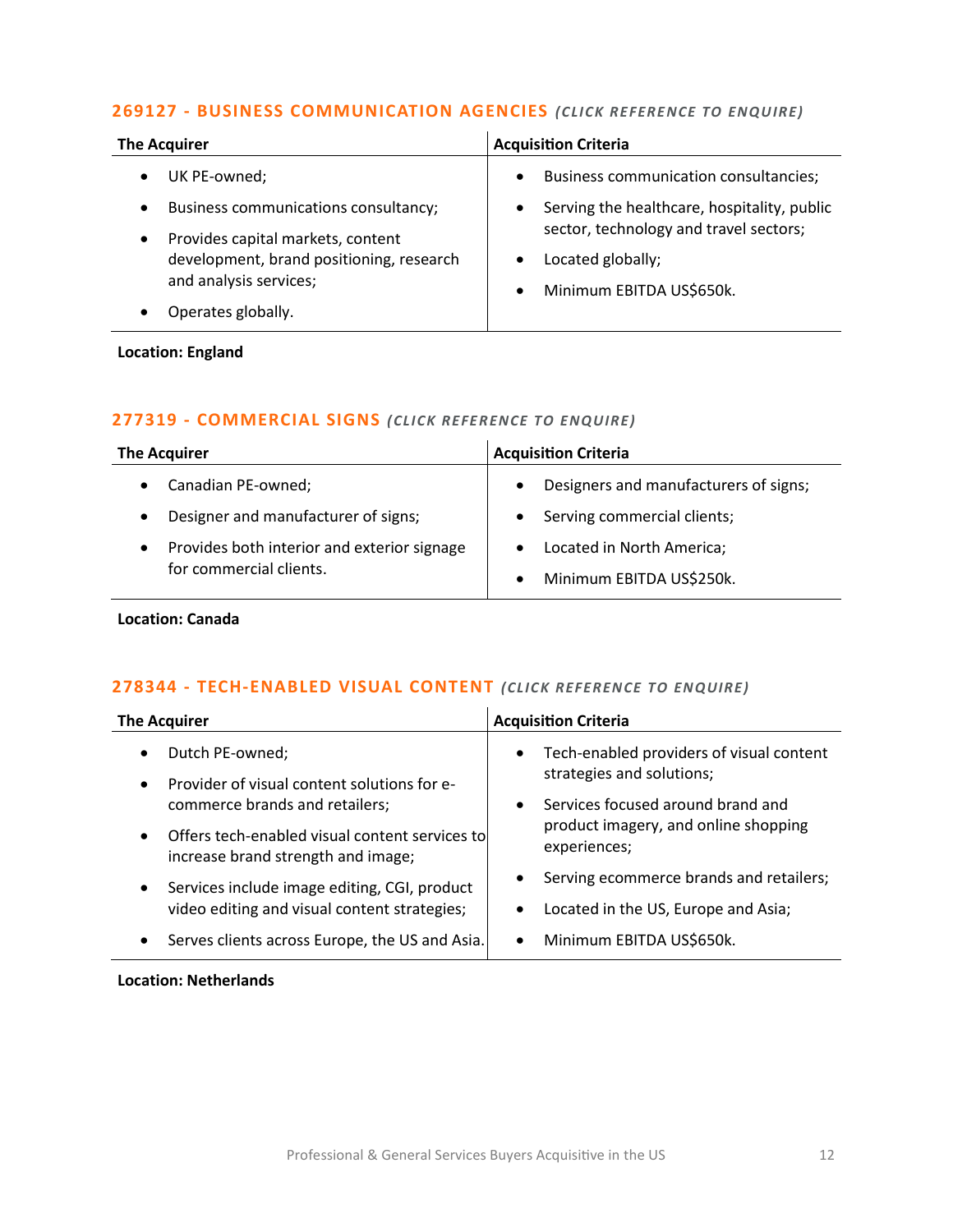# **273671 - [IN-HOUSE & MODULAR VIDEO CONTENT](mailto:poppy.briggs@langcliffeinternational.com?subject=273671%20-%20In-House%20and%20Modular%20Video%20Content)** *(CLICK REFE RENCE TO EN QUIRE)*

| <b>The Acquirer</b>                                                                                    | <b>Acquisition Criteria</b>                                                |
|--------------------------------------------------------------------------------------------------------|----------------------------------------------------------------------------|
| Dutch PE-owned;<br>$\bullet$                                                                           | Producers of in-house and modular video<br>$\bullet$<br>content;           |
| Producer of video content for advertising and<br>$\bullet$<br>marketing;                               | Delivers advertising and marketing<br>٠                                    |
| Delivers multi-asset content campaigns from<br>$\bullet$<br>TVCs to social and online retail channels; | campaigns;<br>Active in any sector;<br>$\bullet$                           |
| Services include editing, grading, audio,<br>$\bullet$<br>motion design, VFX and CGI;                  | Located globally;<br>$\bullet$<br>Total equity up to US\$17m.<br>$\bullet$ |
| Operates domestically.                                                                                 |                                                                            |

#### **Location: Netherlands**

#### **264113 - [MARKET INFORMATION](mailto:emily.mcdermott@langcliffeinternational.com?subject=264113%20-%20Market%20Information)** *(CLICK RE FERENCE TO EN QUIRE)*

| <b>The Acquirer</b>                                                                                                                                                                        | <b>Acquisition Criteria</b>                                                                                                                                                          |
|--------------------------------------------------------------------------------------------------------------------------------------------------------------------------------------------|--------------------------------------------------------------------------------------------------------------------------------------------------------------------------------------|
| UK PE-owned;<br>$\bullet$<br>Provider of B2B data and information;<br>$\bullet$<br>Operates in the alcohol industry;<br>$\bullet$<br>Located in the UK, the US and Singapore.<br>$\bullet$ | Providers of market information for the<br>alcohol industry;<br>Providers of local market insights and<br>analysis services;<br>Located internationally;<br>Minimum EBITDA US\$650k. |

**Location: England**

#### **272009 - [MARKETING PLATFORM](mailto:maryia.amrez@langcliffeinternational.com?subject=272009%20-%20Marketing%20Platform)** *(CLICK REFERENCE TO EN QUIRE)*

| <b>The Acquirer</b>                                                       | <b>Acquisition Criteria</b>                                          |
|---------------------------------------------------------------------------|----------------------------------------------------------------------|
| UK PE-owned;                                                              | Marketing platform providers and<br>$\bullet$                        |
| Marketing consultancy;                                                    | consultancies;                                                       |
| Operates an online database covering 10<br>marketing specialisms;         | Allowing real-time assessment of<br>$\bullet$<br>marketing activity; |
| Enables clients to reduce costs, drive<br>$\bullet$                       | Located in the US and the UK;<br>$\bullet$                           |
| efficiencies and increase transparency within<br>the procurement process; | Minimum EBITDA US\$300k.                                             |
| Located in the UK.                                                        |                                                                      |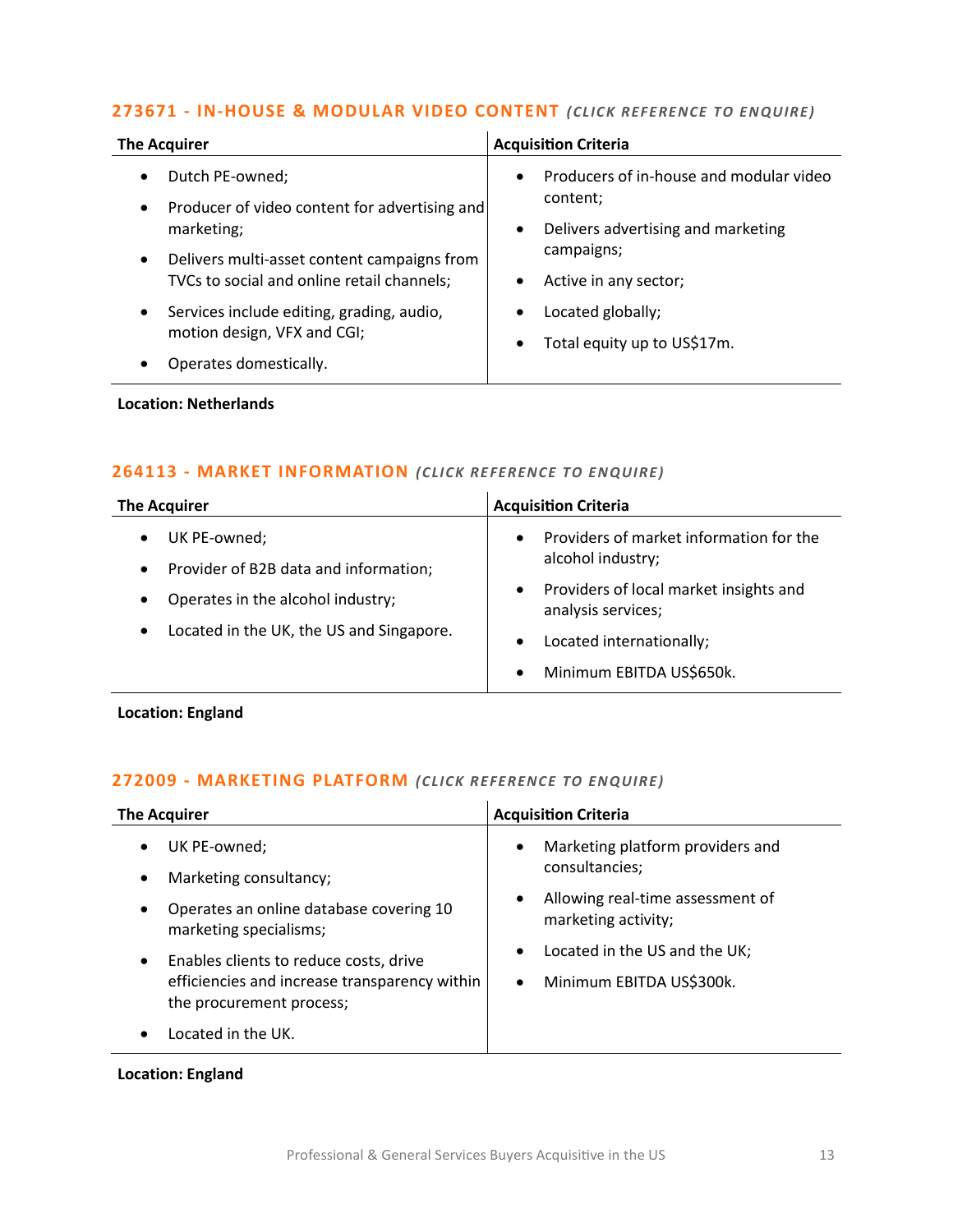# <span id="page-13-0"></span>**MEDIA**

# **251003 - [PUBLISHING](mailto:katie.griffith@langcliffeinternational.com?subject=251003%20-%20Publishing)** *(CLICK REFE RENCE TO ENQUIRE)*

| <b>The Acquirer</b>                                                                  | <b>Acquisition Criteria</b>           |
|--------------------------------------------------------------------------------------|---------------------------------------|
| UK privately-owned;                                                                  | Publishing companies;<br>$\bullet$    |
| Newspaper and magazine publisher;<br>$\bullet$                                       | Located globally;                     |
| Also active in new media, digital technology,<br>$\bullet$<br>retail and television; | Minimum EBITDA US\$300k.<br>$\bullet$ |
| Part of a wider global web genealogy group.                                          |                                       |

#### **Location: Scotland**

# **269103 - [TELEVISION PRODUCTION](mailto:maryia.amrez@langcliffeinternational.com?subject=269103%20-%20Television%20Production)** *(CLICK REFERENCE TO ENQUIRE)*

| <b>The Acquirer</b>                                                                                                                                                                            | <b>Acquisition Criteria</b>                                                                                                                                                                                                          |
|------------------------------------------------------------------------------------------------------------------------------------------------------------------------------------------------|--------------------------------------------------------------------------------------------------------------------------------------------------------------------------------------------------------------------------------------|
| UK PE-owned;<br>$\bullet$<br>Independent television production business;<br>$\bullet$<br>Specialises in natural history documentaries;<br>$\bullet$<br>Operates across Europe and the US.<br>٠ | Television production companies<br>$\bullet$<br>specialising in natural history<br>programmes;<br>Looking to increase creative capabilities;<br>$\bullet$<br>Located globally;<br>$\bullet$<br>Minimum EBITDA US\$650k.<br>$\bullet$ |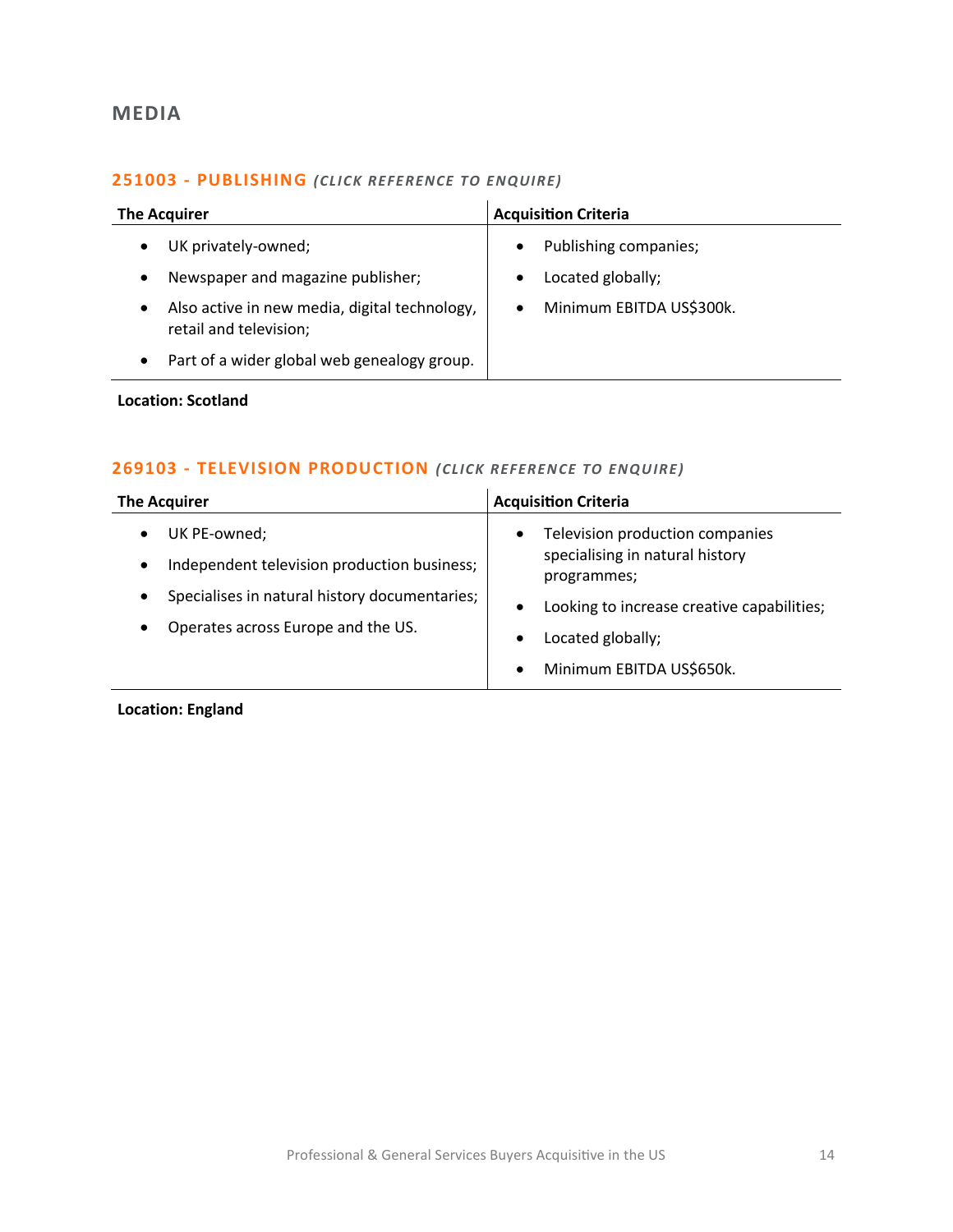#### **269981 - [PLATFORMS WITH PAID DIGITAL SUBSCRIPTION](mailto:poppy.briggs@langcliffeinternational.com?subject=269981%20-%20Platforms%20with%20Paid%20Digital%20Subscription)** *(CLICK REFE RENCE TO ENQUIRE )*

| <b>The Acquirer</b>                                                                   | <b>Acquisition Criteria</b>                            |
|---------------------------------------------------------------------------------------|--------------------------------------------------------|
| German privately-owned;                                                               | Online platforms with paid digital                     |
| Media company;                                                                        | subscriptions;                                         |
| Offers magazine publishing, online education                                          | SaaS media companies;                                  |
| platforms and professional training services;                                         | No interest in early stage businesses or<br>$\bullet$  |
| Active across the education, publishing and<br>$\bullet$<br>entertainment industries; | start-ups;                                             |
|                                                                                       | Preference for B2B but will consider B2C;<br>$\bullet$ |
| Global operations.                                                                    | Significant majority;                                  |
|                                                                                       | Located globally;                                      |
|                                                                                       | Revenue between US\$1m-US\$25m;<br>$\bullet$           |
|                                                                                       | EBITDA margin above 10%.                               |

#### **Location: Germany**

# **275177 - [CONTENT MANAGEMENT SYSTEM SOLUTIONS](mailto:poppy.briggs@langcliffeinternational.com?subject=275177%20-%20Content%20Management%20System%20Solutions) (CLICK REFERENCE TO** *ENQUIRE )*

| <b>The Acquirer</b>                                                                                                                                                                                                                                             | <b>Acquisition Criteria</b>                                                                                                                                                                        |
|-----------------------------------------------------------------------------------------------------------------------------------------------------------------------------------------------------------------------------------------------------------------|----------------------------------------------------------------------------------------------------------------------------------------------------------------------------------------------------|
| French PE-owned;<br>Provider of content management system<br>(CMS) solutions;<br>Serves media firms, financial and public<br>researchers, academics and corporate<br>companies;<br>Services include editorial and workflow<br>management, automation of routine | Providers of CMS solutions;<br>$\bullet$<br>Serving clients with high-value content<br>٠<br>and complex workflow management<br>needs;<br>Located in the US and Europe;<br>Minimum EBITDA US\$250k. |
| processes and provision of up-to-date<br>content;<br>Located in Europe, the US and Asia.                                                                                                                                                                        |                                                                                                                                                                                                    |
|                                                                                                                                                                                                                                                                 |                                                                                                                                                                                                    |

#### **Location: Italy**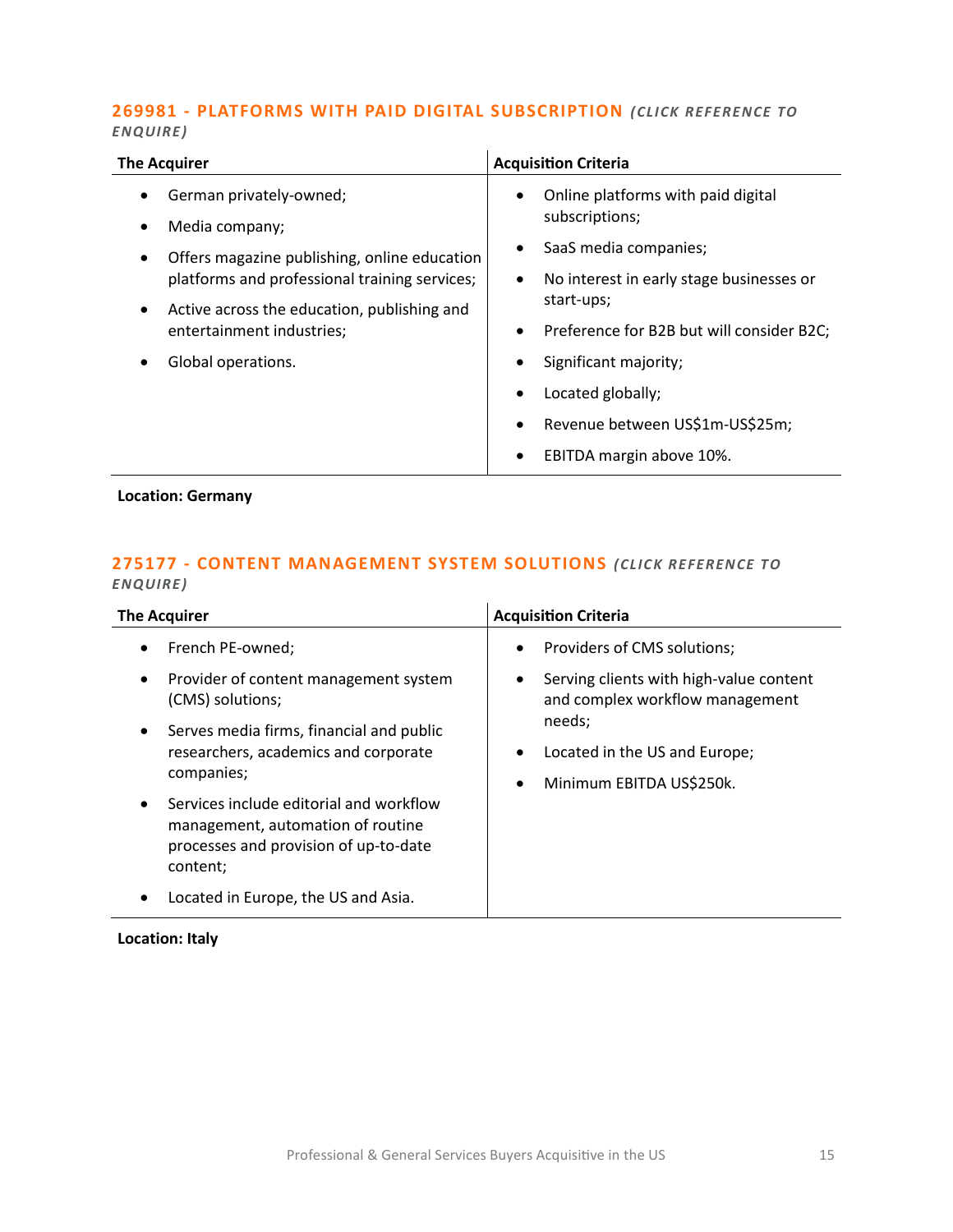# **252681 - [SCHOOL LEARNING RESOURCES](mailto:katie.griffith@langcliffeinternational.com?subject=252681%20-%20School%20Learning%20Resources)** *(CLICK REFE RENCE TO E NQUIRE )*

| <b>The Acquirer</b>                                                                                                                                          | <b>Acquisition Criteria</b>                                                                                                                  |
|--------------------------------------------------------------------------------------------------------------------------------------------------------------|----------------------------------------------------------------------------------------------------------------------------------------------|
| UK privately-owned;<br>Educational publishing company;<br>$\bullet$<br>Works with educational establishments to<br>$\bullet$<br>support literacy in schools; | Businesses providing learning resources to<br>$\bullet$<br>schools;<br>Resources including books and digital<br>$\bullet$<br>teaching packs; |
| Operates globally.                                                                                                                                           | Located globally;<br>$\bullet$<br>Minimum turnover US\$1m.<br>$\bullet$                                                                      |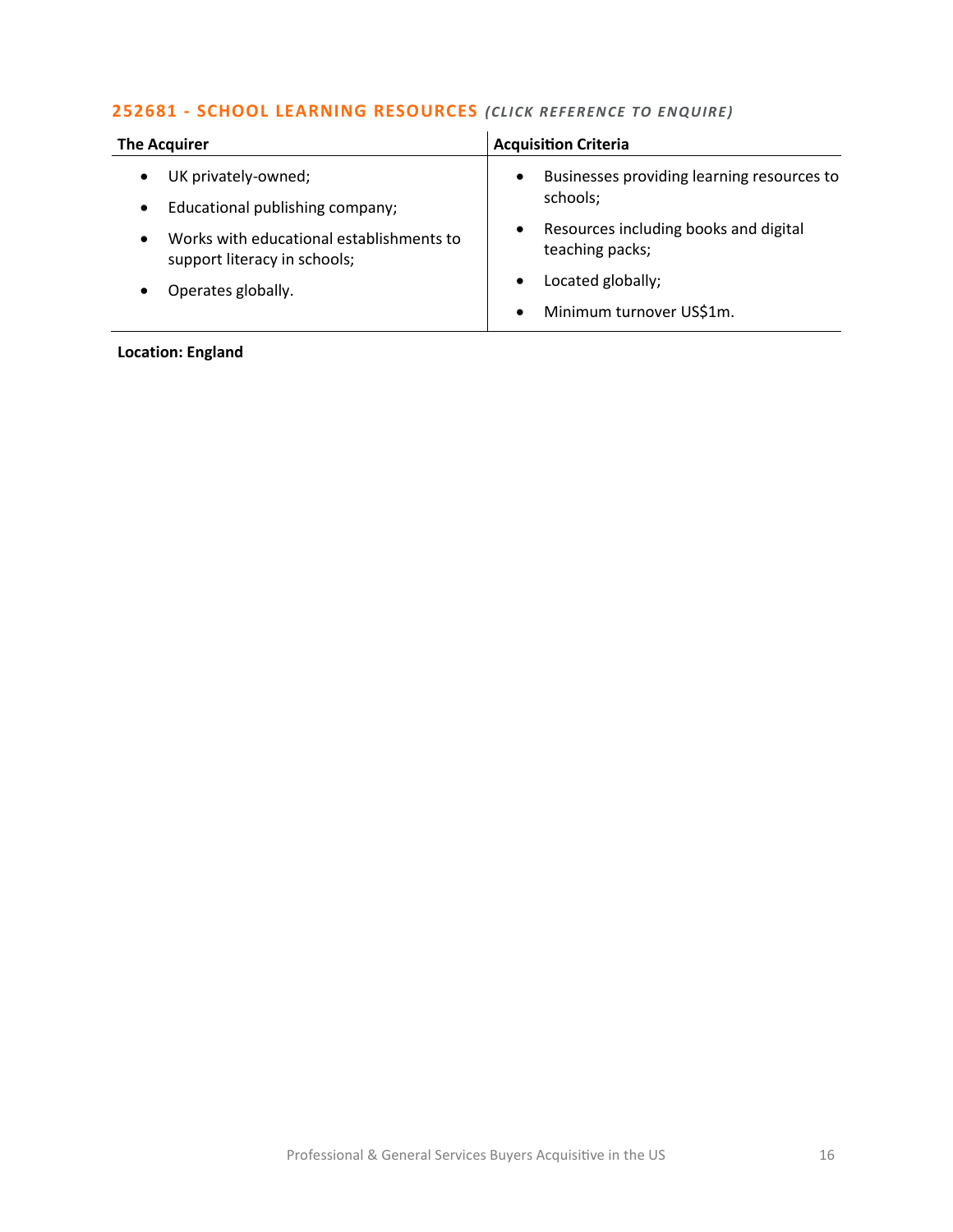# <span id="page-16-0"></span>**REAL ESTATE**

# **263372 - [CONSULTANCIES, AGENCY LEASING & FACILITY SERVICES](mailto:eloka.philip@langcliffeinternational.com?subject=263372%20-%20Consultancies,%20Agency%20Leasing%20and%20Facility%20Services)** *(CLICK REFEREN CE TO ENQUIRE )*

| <b>The Acquirer</b>                                                                                                                                                              | <b>Acquisition Criteria</b>                                                                          |
|----------------------------------------------------------------------------------------------------------------------------------------------------------------------------------|------------------------------------------------------------------------------------------------------|
| NYSE-listed;<br>$\bullet$<br>Provider of commercial real estate services;<br>$\bullet$<br>Offers a range of services including agency<br>$\bullet$                               | Providers of consultancy, agency leasing<br>$\bullet$<br>and facility services;<br>Located globally; |
| leasing, capital markets, global occupier<br>services, investment management, valuation<br>and advisory services;<br>Operates a global network of regional offices.<br>$\bullet$ | Minimum EBITDA US\$650k.<br>$\bullet$                                                                |

**Location: USA**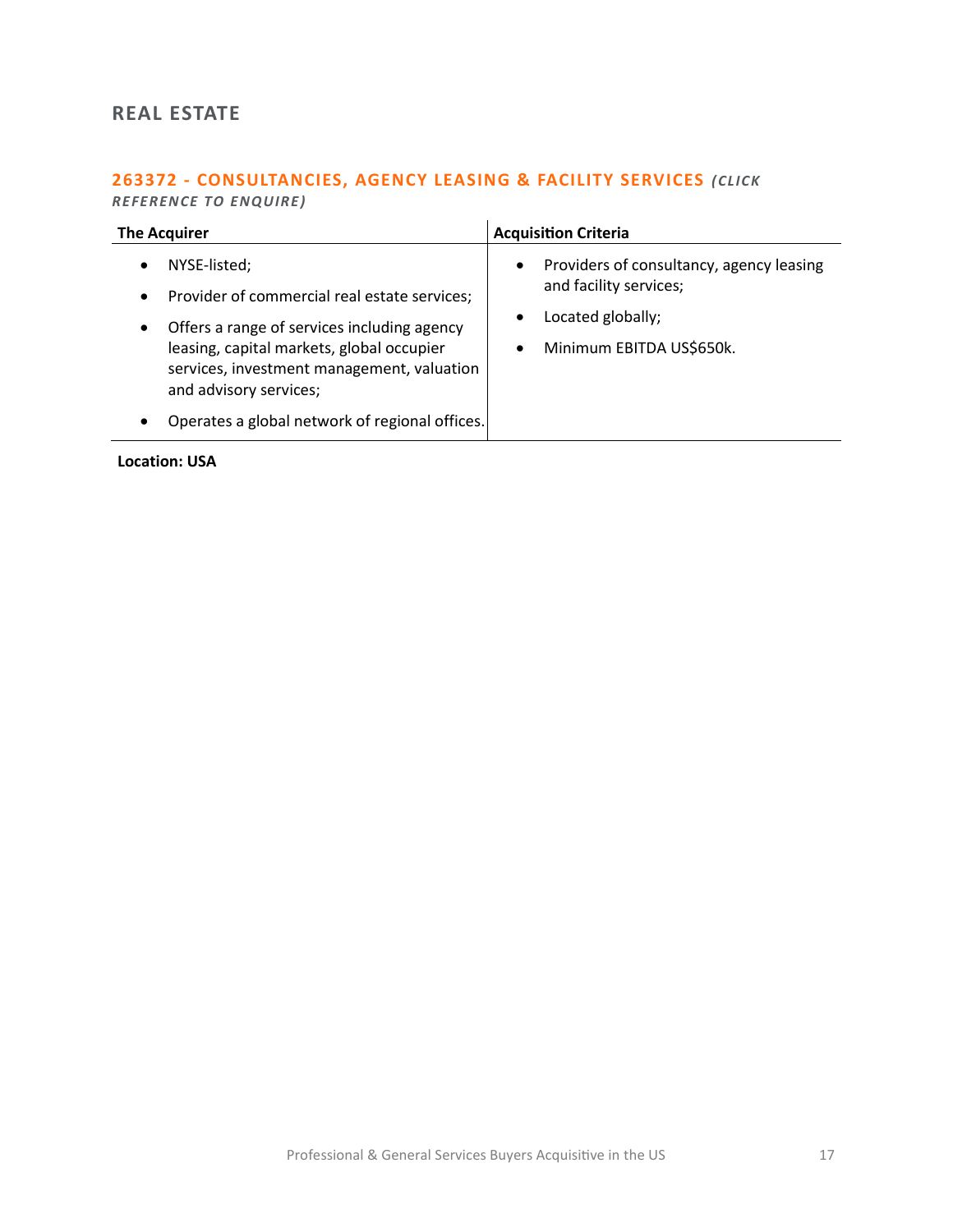# <span id="page-17-0"></span>**RECRUITMENT**

#### **269874 - [ENERGY & INFRASTRUCTURE RECRUITMENT](mailto:emily.mcdermott@langcliffeinternational.com?subject=269874%20-%20Energy%20and%20Infrastructure%20Recruitment)** *(CLICK RE FERENCE TO ENQUIRE )*

| <b>The Acquirer</b>                                                                                                                      | <b>Acquisition Criteria</b>                                                                                                                |
|------------------------------------------------------------------------------------------------------------------------------------------|--------------------------------------------------------------------------------------------------------------------------------------------|
| UK PE-owned;<br>Provider of specialised recruitment services;<br>$\bullet$<br>Serves the energy and infrastructure sectors;<br>$\bullet$ | Energy and infrastructure recruitment<br>$\bullet$<br>agencies;<br>Located globally;<br>$\bullet$<br>Minimum EBITDA US\$300k.<br>$\bullet$ |
| Operates across the UK.                                                                                                                  |                                                                                                                                            |

#### **Location: England**

#### **268305 - [OFFSHORE, OIL & GAS & RENEWABLES RECRUITMENT](mailto:jack.hutchinson@langcliffeinternational.com?subject=268305%20-%20Offshore,%20Oil%20and%20Gas%20and%20Renewables%20Recruitment)** *(CLICK REFEREN CE TO EN QUIRE)*

| <b>The Acquirer</b>                                     | <b>Acquisition Criteria</b>                                                   |
|---------------------------------------------------------|-------------------------------------------------------------------------------|
| UK privately-owned;                                     | Offshore, oil and gas and renewables<br>$\bullet$                             |
| Inspection and recruitment company;<br>$\bullet$        | recruitment firms;                                                            |
| Serves the global energy market;<br>$\bullet$           | Placing technical inspection, contract and<br>$\bullet$<br>design candidates; |
| Places candidates across Europe;<br>$\bullet$           | Quality control, assurance and non-<br>$\bullet$                              |
| Inspection services offered across the UK.<br>$\bullet$ | destructive testing within oil and gas;                                       |
|                                                         | Located globally;<br>٠                                                        |
|                                                         | Size is dependent on contracts.<br>$\bullet$                                  |

#### **Location: England**

#### **11244 - [RECRUITMENT TECHNOLOGY & JOB SITES](mailto:jack.hutchinson@langcliffeinternational.com?subject=11244%20-%20Recruitment%20Technology%20and%20Job%20Sites)** *(CLICK RE FERENCE TO ENQUIRE)*

| <b>The Acquirer</b>                           | <b>Acquisition Criteria</b>                       |
|-----------------------------------------------|---------------------------------------------------|
| UK privately-owned;                           | Recruitment technology businesses or job          |
| Online job site and provider of human capital | $\bullet$                                         |
| $\bullet$                                     | sites;                                            |
| solutions;                                    | No interest in recruitment agencies;<br>$\bullet$ |
| Works with the vast majority of Fortune 1000  | Active across a range of sectors;                 |
| $\bullet$                                     | $\bullet$                                         |
| companies;                                    | Located across the US and Europe;<br>$\bullet$    |
| Has a presence in 60 markets globally.        | Minimum EBITDA c.US\$1.3m.                        |
| $\bullet$                                     | $\bullet$                                         |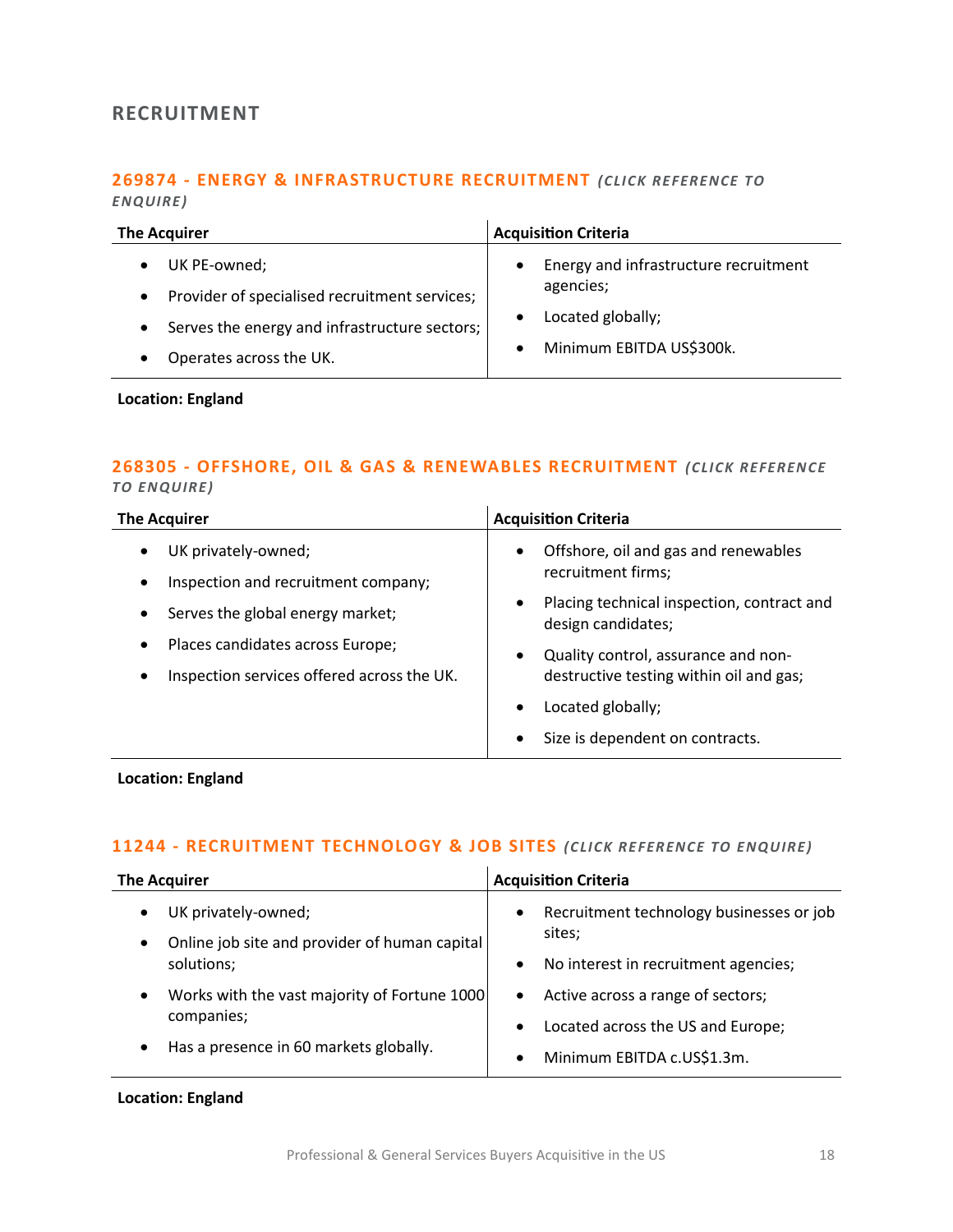#### **276899 - [SPECIALTY STAFFING & CONSULTING](mailto:maryia.amrez@langcliffeinternational.com?subject=276899%20-%20Specialty%20Staffing%20and%20Consulting)** *(CLICK REFE RENCE TO EN QUIRE )*

| <b>The Acquirer</b>                                                                                                                                     | <b>Acquisition Criteria</b>                                                                                            |
|---------------------------------------------------------------------------------------------------------------------------------------------------------|------------------------------------------------------------------------------------------------------------------------|
| US PE-owned;<br>$\bullet$<br>Provider of specialty staffing and consulting<br>$\bullet$<br>services;                                                    | Providers of specialty staffing and<br>$\bullet$<br>consulting services;<br>Located in the US and Europe;<br>$\bullet$ |
| Focuses on niche sectors including life<br>$\bullet$<br>sciences, IT, engineering and healthcare;<br>Offices throughout the US and Europe.<br>$\bullet$ | Minimum EBITDA US\$300k.<br>$\bullet$                                                                                  |

#### **Location: USA**

#### **273572 - [RECRUITMENT & CONSULTANCY](mailto:jack.hutchinson@langcliffeinternational.com?subject=273572%20-%20Recruitment%20and%20Consultancy)** *(CLICK REFE RENCE TO E NQUIRE )*

| <b>The Acquirer</b>                                                                             | <b>Acquisition Criteria</b>                                                              |
|-------------------------------------------------------------------------------------------------|------------------------------------------------------------------------------------------|
| UK privately-owned;<br>$\bullet$                                                                | Consultancy firms with a recruitment arm;<br>$\bullet$                                   |
| Executive-level recruitment and consultancy<br>$\bullet$<br>firm;                               | Interim recruitment services with a focus<br>$\bullet$<br>on C-suite positions;          |
| Offers business support services in leadership<br>$\bullet$<br>training and executive coaching; | Businesses providing executive-level<br>$\bullet$<br>training and associated consultancy |
| Operates globally.                                                                              | services;                                                                                |
|                                                                                                 | Located globally;<br>$\bullet$                                                           |
|                                                                                                 | EV between US\$4m-US\$8.5m.<br>$\bullet$                                                 |

**Location: England**

#### **259109 - [EDUCATION RECRUITMENT](mailto:jack.hutchinson@langcliffeinternational.com?subject=259109%20-%20Education%20Recruitment)** *(CLICK REFERENCE TO ENQUIRE)*

| <b>The Acquirer</b>                                                                                              | <b>Acquisition Criteria</b>                                                                                                        |
|------------------------------------------------------------------------------------------------------------------|------------------------------------------------------------------------------------------------------------------------------------|
| UK privately-owned;<br>Specialist recruitment firm;                                                              | Recruitment firms focused on primary and<br>$\bullet$<br>secondary schools, special needs schools<br>and nurseries;                |
| Operating in the education sector;<br>Offices in the UK, Ireland, Australasia and<br>$\bullet$<br>North America. | Contracts to be short-term, long-term<br>$\bullet$<br>and/or permanent;<br>Located in North America, the UK, Ireland,<br>$\bullet$ |
|                                                                                                                  | and Australasia;<br>Minimum turnover US\$6m.<br>$\bullet$                                                                          |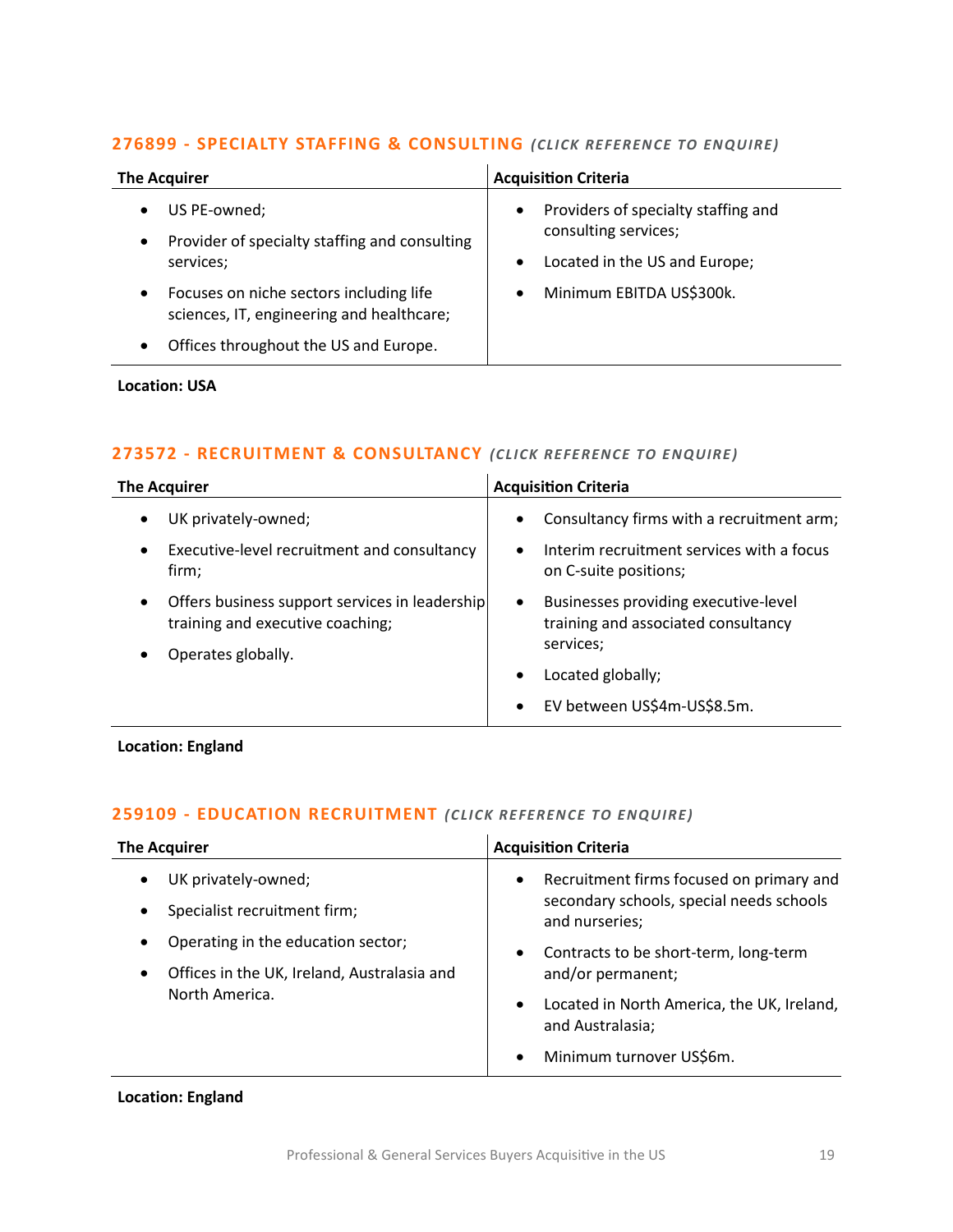# **258300 - [EXECUTIVE RECRUITMENT](mailto:jack.hutchinson@langcliffeinternational.com?subject=258300%20-%20Executive%20Recruitment)** *(CLICK REFERENCE TO ENQUIRE)*

| <b>The Acquirer</b>                                                                                                                                                                | <b>Acquisition Criteria</b>                                                                                                            |
|------------------------------------------------------------------------------------------------------------------------------------------------------------------------------------|----------------------------------------------------------------------------------------------------------------------------------------|
| UK privately-owned;<br>Executive recruitment firm specialising in the<br>$\bullet$<br>audit, compliance, financial crime, cyber<br>security, risk, legal and life science sectors; | Executive recruitment firm focusing on<br>the similar sectors;<br>Offices in North America, South America,<br>Europe, the UK and Asia; |
| Supplies mid-senior level professionals<br>through executive, contingent, contact and<br>interim search;                                                                           | Maximum turnover US\$9m.                                                                                                               |
| APSCo member;                                                                                                                                                                      |                                                                                                                                        |
| Offices in New York, Hong Kong, Dubai and<br>São Paulo.                                                                                                                            |                                                                                                                                        |
|                                                                                                                                                                                    |                                                                                                                                        |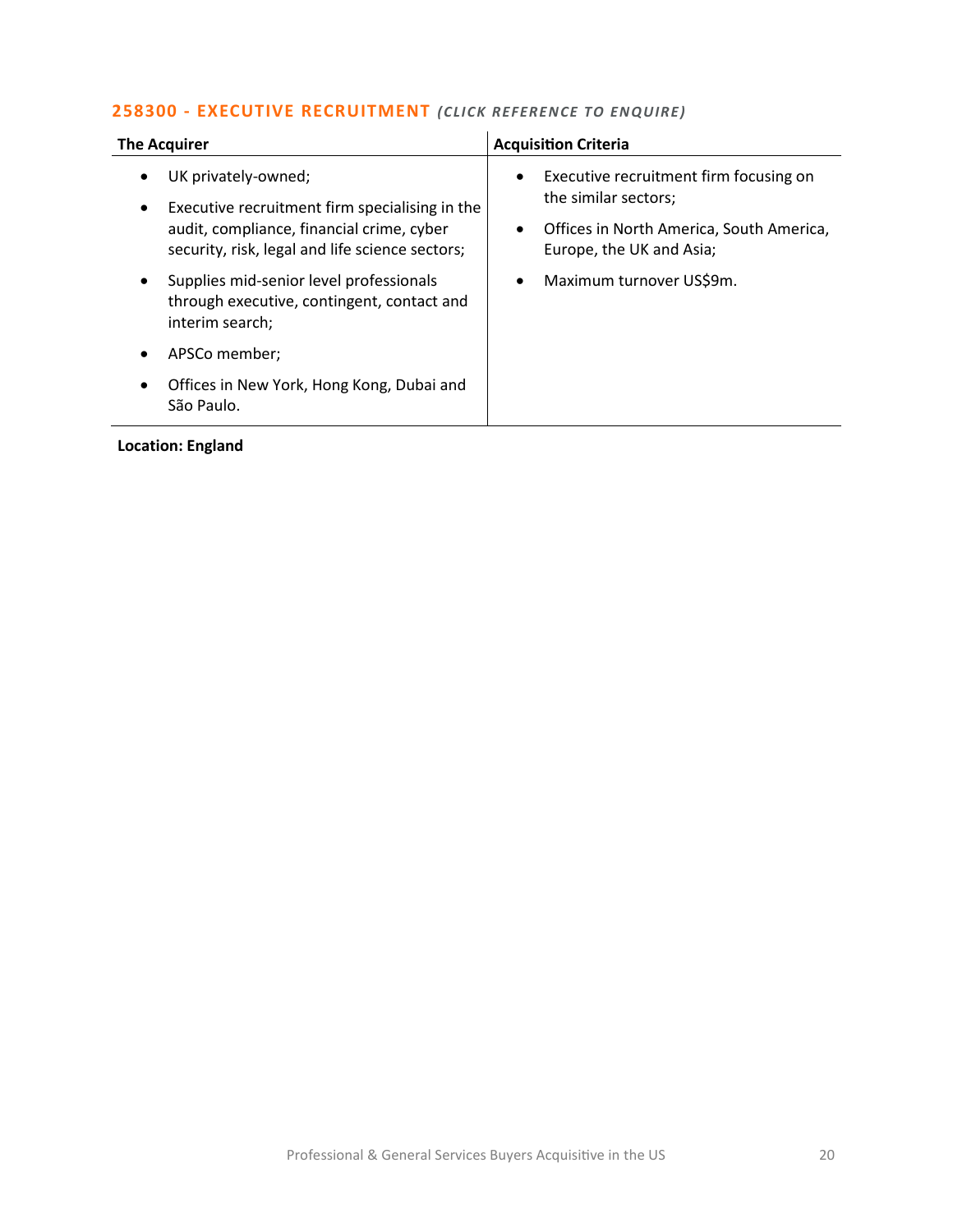# <span id="page-20-0"></span>**TRANSPORT**

#### **264412 - [LOGISTICS & MANAGED TRANSPORTATION SERVICES](mailto:george.davies@langcliffeinternational.com?subject=264412%20-%20Logistics%20and%20Managed%20Transportation%20Services)** *(CLICK RE FEREN CE TO EN QUIRE)*

| <b>The Acquirer</b>                                                                                                                                                                                                              | <b>Acquisition Criteria</b>                                                                                                                                                                                                                                                                  |
|----------------------------------------------------------------------------------------------------------------------------------------------------------------------------------------------------------------------------------|----------------------------------------------------------------------------------------------------------------------------------------------------------------------------------------------------------------------------------------------------------------------------------------------|
| US PE-owned;<br>$\bullet$<br>Provider of customised transportation and<br>$\bullet$<br>logistics services;<br>For time critical, high-value goods;<br>$\bullet$<br>Offers services to an international client base.<br>$\bullet$ | Providers of logistics and managed<br>$\bullet$<br>transportation services;<br>Preference for those providing specialist<br>$\bullet$<br>services around high-value and time-<br>critical items;<br>Located in North America and Europe;<br>$\bullet$<br>Minimum EBITDA US\$1m.<br>$\bullet$ |

**Location: USA**

# **255389 - [PHARMACEUTICAL DISTRIBUTION](mailto:maryia.amrez@langcliffeinternational.com?subject=255389%20-%20Pharmaceutical%20Distribution)** *(CLICK RE FERENCE TO ENQUIRE)*

| <b>The Acquirer</b>                                                           | <b>Acquisition Criteria</b>                                                  |
|-------------------------------------------------------------------------------|------------------------------------------------------------------------------|
| UK PE-owned;                                                                  | Providers of distribution services;                                          |
| Provider of pharmaceutical storage and<br>$\bullet$<br>distribution services; | Serving the pharmaceutical industry;<br>Located in North America, Europe and |
| Operates across Europe.                                                       | Asia;                                                                        |
|                                                                               | Minimum EBITDA US\$1.3m.                                                     |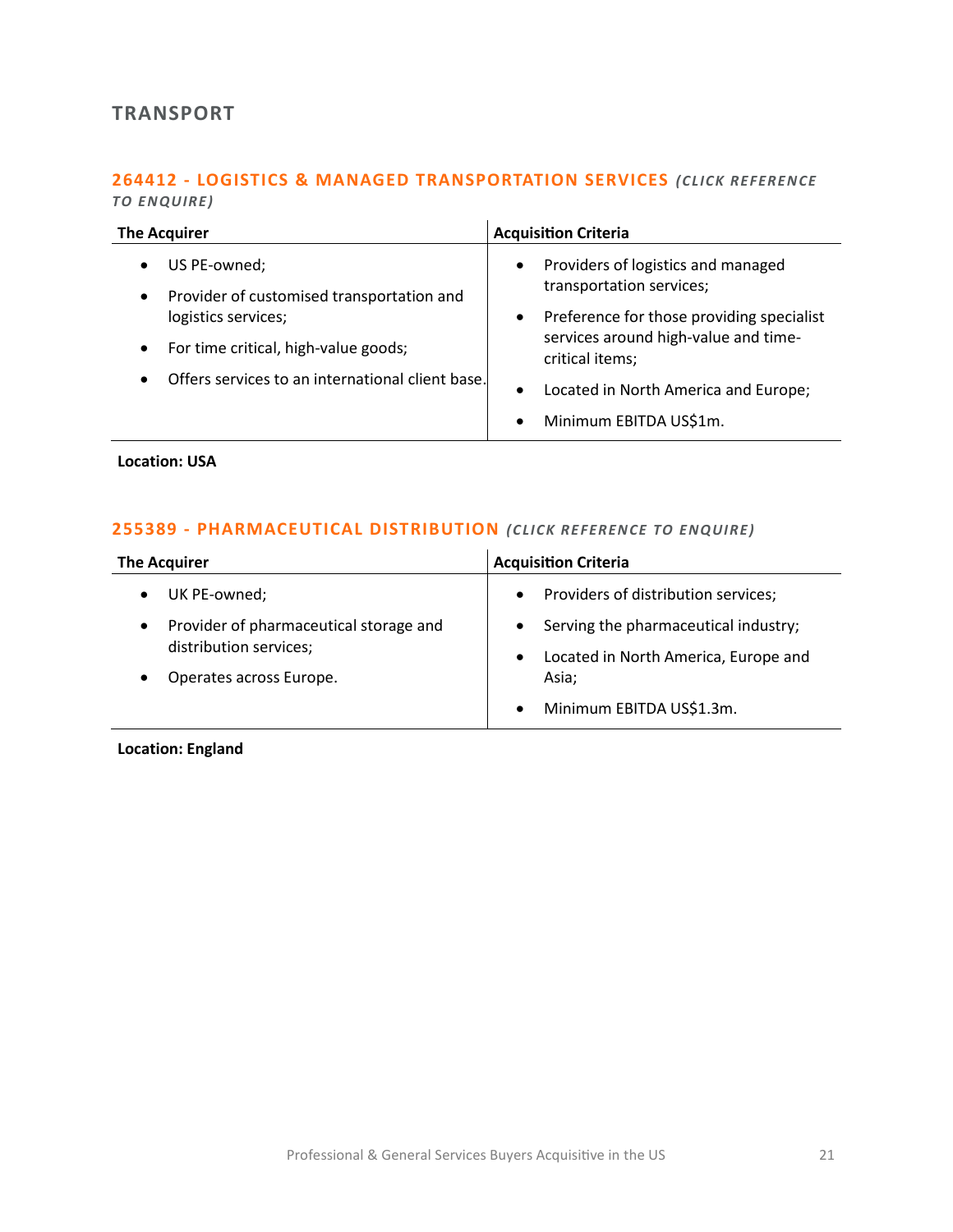#### **262807 - [ALL STAGES OF THE IMPORT/EXPORT CHAIN](mailto:lauren.parker@langcliffeinternational.com?subject=262807%20-%20All%20Stages%20of%20the%20Import/Export%20Chain)** *(CLICK REFERENCE TO ENQUIRE )*

| <b>The Acquirer</b>                                                                                                                                                                                                                                                                  | <b>Acquisition Criteria</b>                                                                                                                                                                                        |
|--------------------------------------------------------------------------------------------------------------------------------------------------------------------------------------------------------------------------------------------------------------------------------------|--------------------------------------------------------------------------------------------------------------------------------------------------------------------------------------------------------------------|
| UK privately-owned;<br>Provider of logistics and supply chain<br>$\bullet$<br>management services;<br>Services include sea, air, road and rail freight,<br>$\bullet$<br>warehousing, contract logistics and<br>insurance;<br>Imports from the US, China, Taiwan and the<br>$\bullet$ | Businesses operating at all stages of the<br>$\bullet$<br>import/export chain;<br>Warehouses holding stock for online<br>٠<br>retailers;<br>Located in the US;<br>$\bullet$<br>Minimum EBITDA US\$1m.<br>$\bullet$ |
| Far East.                                                                                                                                                                                                                                                                            |                                                                                                                                                                                                                    |

**Location: England**

# **273531 - [HAULAGE, WAREHOUSING & DISTRIBUTION](mailto:joanna.hughes@langcliffeinternational.com?subject=273531%20-%20Haulage,%20Warehousing%20and%20Distribution)** *(CLICK RE FERENCE TO ENQUIRE )*

| <b>The Acquirer</b>                                                                             | <b>Acquisition Criteria</b>                                   |
|-------------------------------------------------------------------------------------------------|---------------------------------------------------------------|
| UK privately-owned;<br>$\bullet$<br>Provider of general distribution and transport<br>$\bullet$ | Specialist haulage, warehousing and<br>distribution services; |
| services;                                                                                       | No interest in general haulage;                               |
| Operates across Europe.                                                                         | Located globally;                                             |
|                                                                                                 | Minimum turnover US\$25m.                                     |

**Location: England**

# **273136 - [FREIGHT FORWARDING & SPECIALIST TRANSPORT](mailto:poppy.briggs@langcliffeinternational.com?subject=273136%20-%20Freight%20Forwarding%20and%20Specialist%20Transport)** *(CLICK REFEREN CE TO ENQUIRE )*

| <b>The Acquirer</b>                                                                              | <b>Acquisition Criteria</b>                                                                               |
|--------------------------------------------------------------------------------------------------|-----------------------------------------------------------------------------------------------------------|
| French PE-owned;<br>Provider of premium freight solutions for<br>٠<br>urgent and critical needs; | Freight forwarders and specialist transport<br>$\bullet$<br>businesses;<br>Located globally;<br>$\bullet$ |
| Offers services for tailor-made transport and<br>$\bullet$<br>on-demand delivery;                | Minimum EBITDA US\$250k.<br>$\bullet$                                                                     |
| Offices across Europe and the US.                                                                |                                                                                                           |

#### **Location: Luxembourg**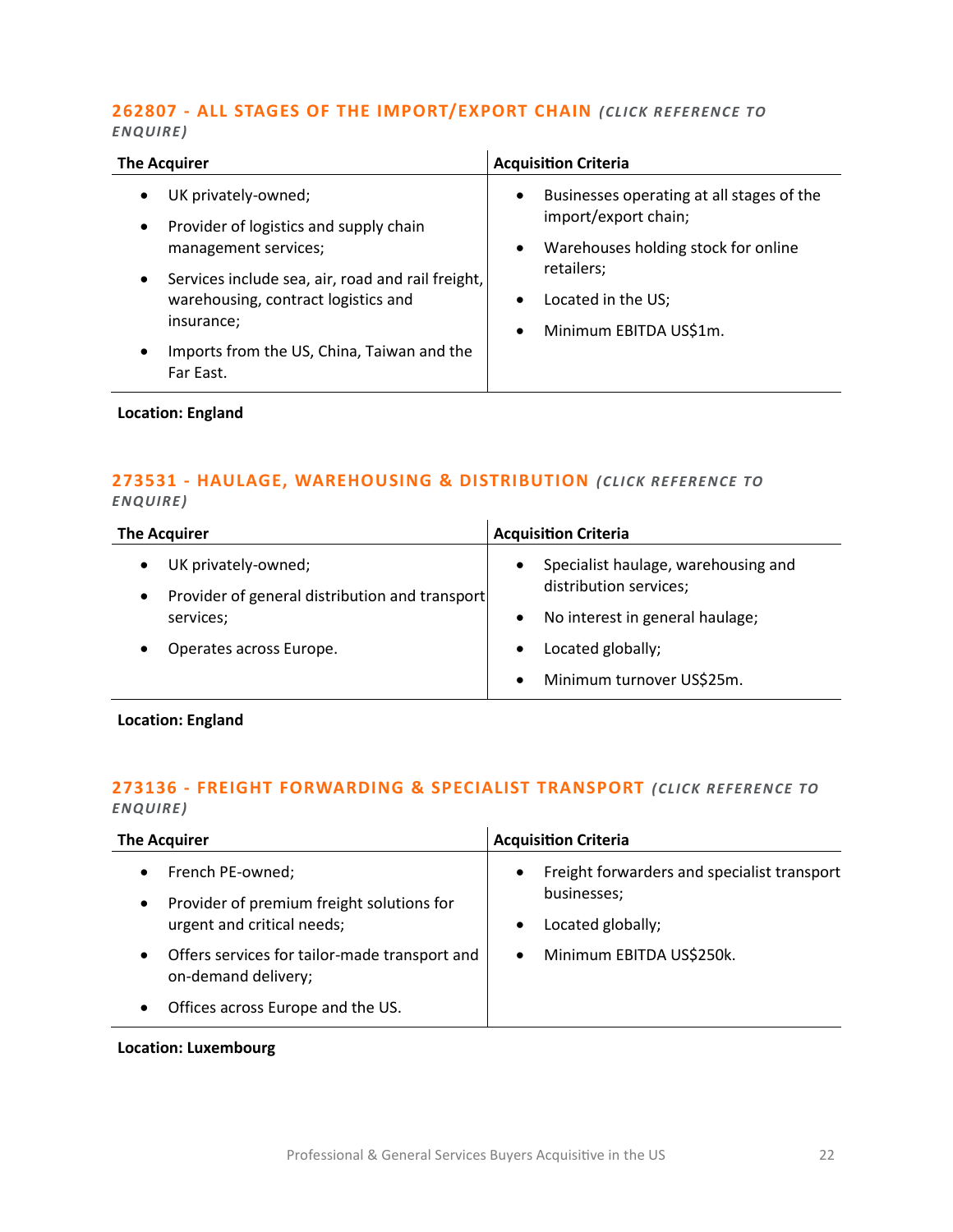# **269035 - [LOGISTICS & PORT SERVICES](mailto:poppy.briggs@langcliffeinternational.com?subject=269035%20-%20Logistics%20and%20Port%20Services)** *(CLICK RE FEREN CE TO EN QUIRE)*

| <b>The Acquirer</b>                                                                                                                          | <b>Acquisition Criteria</b>                                                          |
|----------------------------------------------------------------------------------------------------------------------------------------------|--------------------------------------------------------------------------------------|
| Belgian privately-owned;<br>$\bullet$                                                                                                        | Logistics service providers;<br>٠                                                    |
| Provider of logistics, semi-industrial and port<br>$\bullet$<br>services;                                                                    | Port services focused around engineering,<br>$\bullet$<br>warehousing and operation; |
| Offers full-service logistics and engineering<br>$\bullet$<br>solutions;                                                                     | Silo business and logistics terminals;<br>Located globally;<br>$\bullet$             |
| Semi-industrial and port services include<br>$\bullet$<br>warehousing, design, build and operating on-<br>site and multi-customer platforms; | EBITDA above US\$1m.<br>٠                                                            |
| Serves clients in the chemical, automotive,<br>$\bullet$<br>consumer goods, electronics and retail<br>sectors.                               |                                                                                      |
|                                                                                                                                              |                                                                                      |

**Location: Belgium**